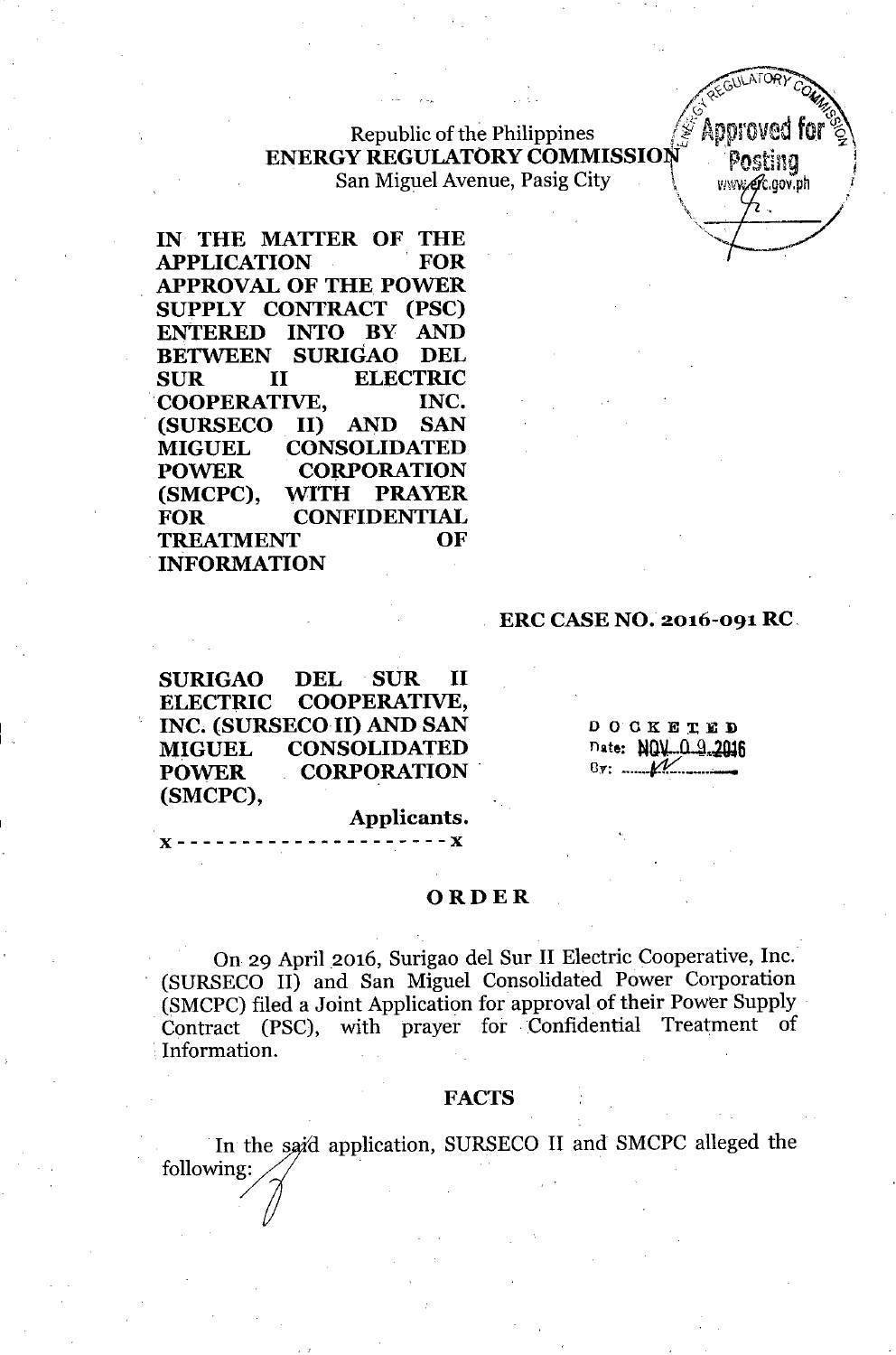# **ERCCase No. 2016-091 RC ORDER/4 November 2016 Page 2 of 22**

- 1. SURSECO II is an electric cooperative duly registered with the National Electrification Administration (NEA) pursuant to Presidential Decree No. 269, as amended, with principal office address at Tandag City, Surigao del Sur. It holds a franchise to operate light and power services in the City of Tandag and in the Municipalities of Bayabas, Cagwait, Cantilan, Carmen, Carrascal, Cortes, Lanuza, Madrid, and Tago, all in the Province of Surigao del Sur (Franchise Area). It shall also be herein referred to as the "Buyer";
- 2. SMCPC is a corporation duly created and existing by and under the laws of the Republic of the Philippines, with business address at No. 40 San Miguel Avenue, Mandaluyong City 1550. It shall also be herein referred to as the "Seller";
- 3. The Joint Applicants may be served with the orders, notices and other processes of the Honorable Commission through their respective undersigned counsels at the addresses indicated herein;

#### Nature of the Application

4. The Joint Application for approval of the Power Supply Contract (PSC) dated 21 April 2016 entered into by and between SURSECO II and SMCPC, is being submitted to the Honorable Commission for its review and approval pursuant to Sections 25 and 45(b) of Republic Act No. 9136, otherwise known as the Electric Power Industry Reform Act of 2001 or the EPIRA, Rules 5, Section 4(e) and 11, Section 5 of its Implementing Rules and Regulations (IRR), Rule 20(B) of its Rules of Practice and Procedure, and other pertinent rules and regulations;

#### Statement of Facts

- 5. **Competitive Selection Process (CSP).** In April 2013, SMCPC conducted a series of road shows to market its 300 MW coal-fired power plant in Malita, Davao del Sur. On 6 November 2013, SURSECO II received a Term Sheet from SMCPC proving therein the salient features of the latter's proposed supply contract including the rate structures;
	- 5.1 Since there is still power supply deficiency in the Mindanao Region, SURSECO II recognized the need for additional power to meet the increasing demands of its member-consumers based on its forecasted data. It considered, among others, the availability of SMCPC's power plant which is expected to commence delivery in  $2016$ ;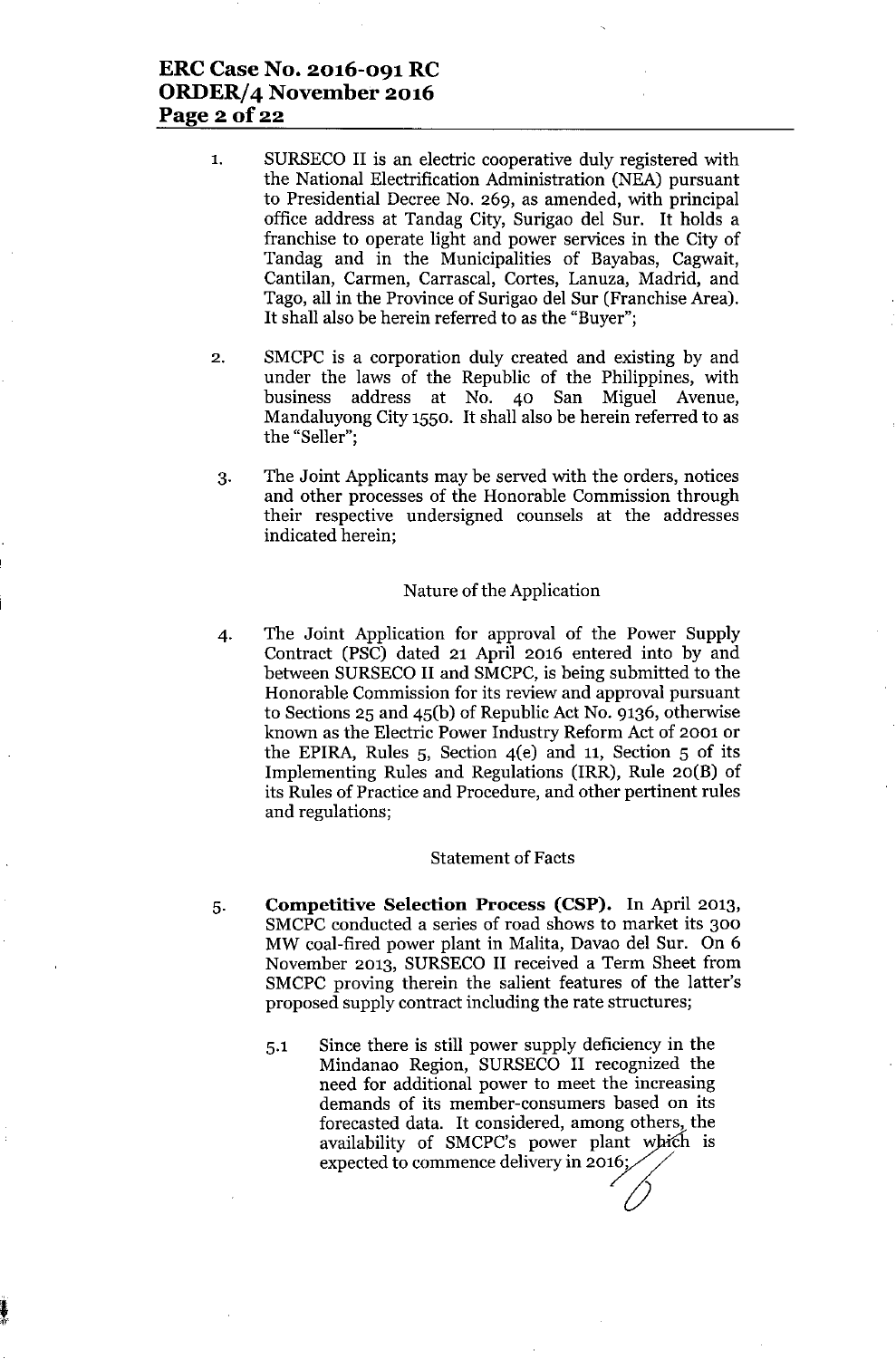- 5.2 After a thorough deliberation on SMCPC's offer and subsequent negotiations in good faith, SURSECO II executed a PSC with SMCPC. Thus, on 3 December 2014, SURSECO II's Board issued Resolution No. 120, Series of 2014 accepting the offer of SMCPC to supply its power requirements as well as authorizing its Board President to sign the PSC; and
- 5.3 On 7 April 2016, however, the aforementioned Board issued Resolution No. 47, Series of 2016 reducing the 10 MW contract capacity to 5 MW. On even date, it issued Resolution No. 047A, S-2016 authorizing SURSECO II to file a joint application with SMCPC and appointing an authorized representative and legal counsel for the proceedings before the Honorable Commission;

#### 6. **Salient Features** of the **PSC.**

- 6.1 **Contract Capacity.** The Contract Capacity for the duration of the PSC shall be 5,000 kW. The Buyer shall maintain a minimum hourly nomination of at least forty percent (40%) of the Contract Capacity for the duration of the PSC. The Contract Capacity shall be subject to a separate nomination protocol set forth in Annex V of the said PSC;
- 6.2 **Generation Source.** SMCPCis constructing a 2 x 150 MW Circulating Fluidized Bed Coal-Fired Thermal Power Plant (the Plant) located in Barangay Culaman, Malita, Davao del Sur, which is expected to be commercially operational by the 1<sup>st</sup> quarter of calendar year 2016;
- 6.3 **Contract Term.** The PSC shall take effect between the Parties on the date of signing (Execution Date) and shall remain effective for a period of ten (10) years from Commercial Operations Date (COD). The supply of electric power by the Seller shall commence upon COD, and shall continue until the end of the Contract Term;
- 6.4 **Contract Charges.** Under the PSC, the Buyer shall pay the following Contract Charges for the duration of the Contract, subject to the applicable value-added tax (VAT), and computed as follows.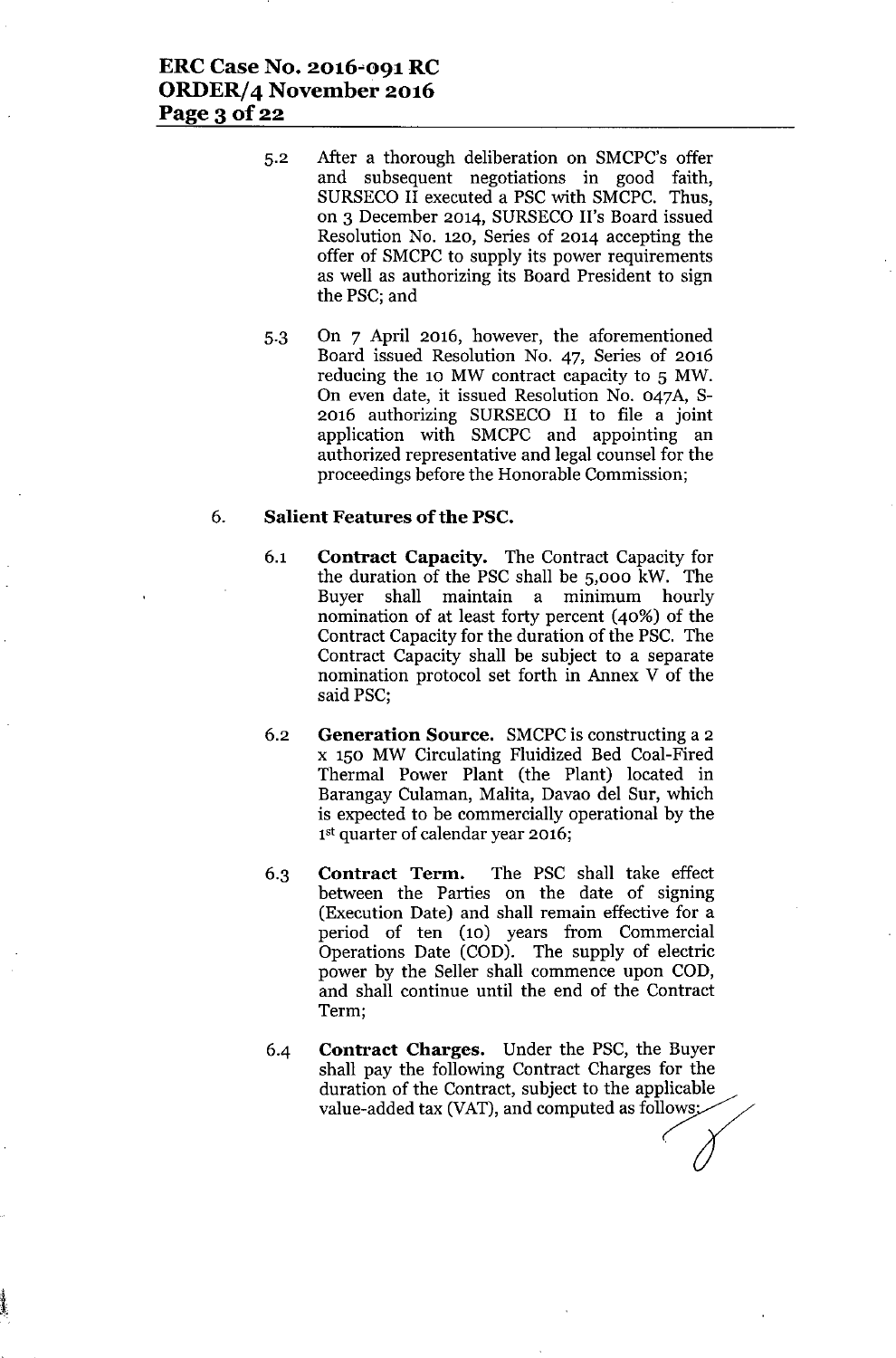| <b>Particulars</b>                           | Unit         | <b>Amount</b> |
|----------------------------------------------|--------------|---------------|
| <b>Capacity Fee</b>                          |              |               |
| A. Capital Recovery Fee                      | PhP/kW-month | 1,386.8021    |
| B. Fixed Operation and<br>Maintenance Fee    | PhP/kW-month | 383.8079      |
| <b>Total Capacity Fee</b>                    |              | 1,770.6100    |
| <b>Energy Fee</b>                            |              |               |
| C. Variable Operation and<br>Maintenance Fee | PhP/kWh      | 0.2831        |
| D. Fuel Fee                                  | PhP/kWh      | 1.6566        |
| <b>Total Energy Fee</b>                      |              | 1.9397        |

- 6.5 Other Charges. The Buyer shall bear all other costs and charges incurred after the Delivery Point, including but not limited to transmission line losses, any interconnection charges and site specific loss adjustments, among others;
- 6.6 Adjustment Formula. The Contract Charges are adjusted on a monthly basis in accordance with the following Adjustment Formula (Annex II-B of the PSC):

### MONTHLY CONTRACT CHARGES = Capacity Chargesmonth + Energy Chargesmonth

Where:

| <b>Capacity Charges</b> | = Capital Recovery<br>Fee<br>(CRF) + Fixed Operation and<br>Maintenance Fee (FOM)   |
|-------------------------|-------------------------------------------------------------------------------------|
| <b>Energy Charges</b>   | $=$ Variable Operation and<br>Maintenance Fee (VOM) +<br>Fuel Fee + Start-up Charge |

#### I. CAPITAL RECOVERY FEE (CRFmonth)

 $CRF_{month} = CRF_{adjusted} \times CC$ 

Where:

CRFadjusted  $=$   $(CRF_{\text{(base)}} \times 0.30) + (CRF_{\text{(base)}})$  $\rm{x}$  0.70  $\rm{x}$   $\frac{FX_m}{FX_o}$  )

CRFbase

= Capital Recovery Fee in PhP/kWmonth contained in Annex II-A of the PSC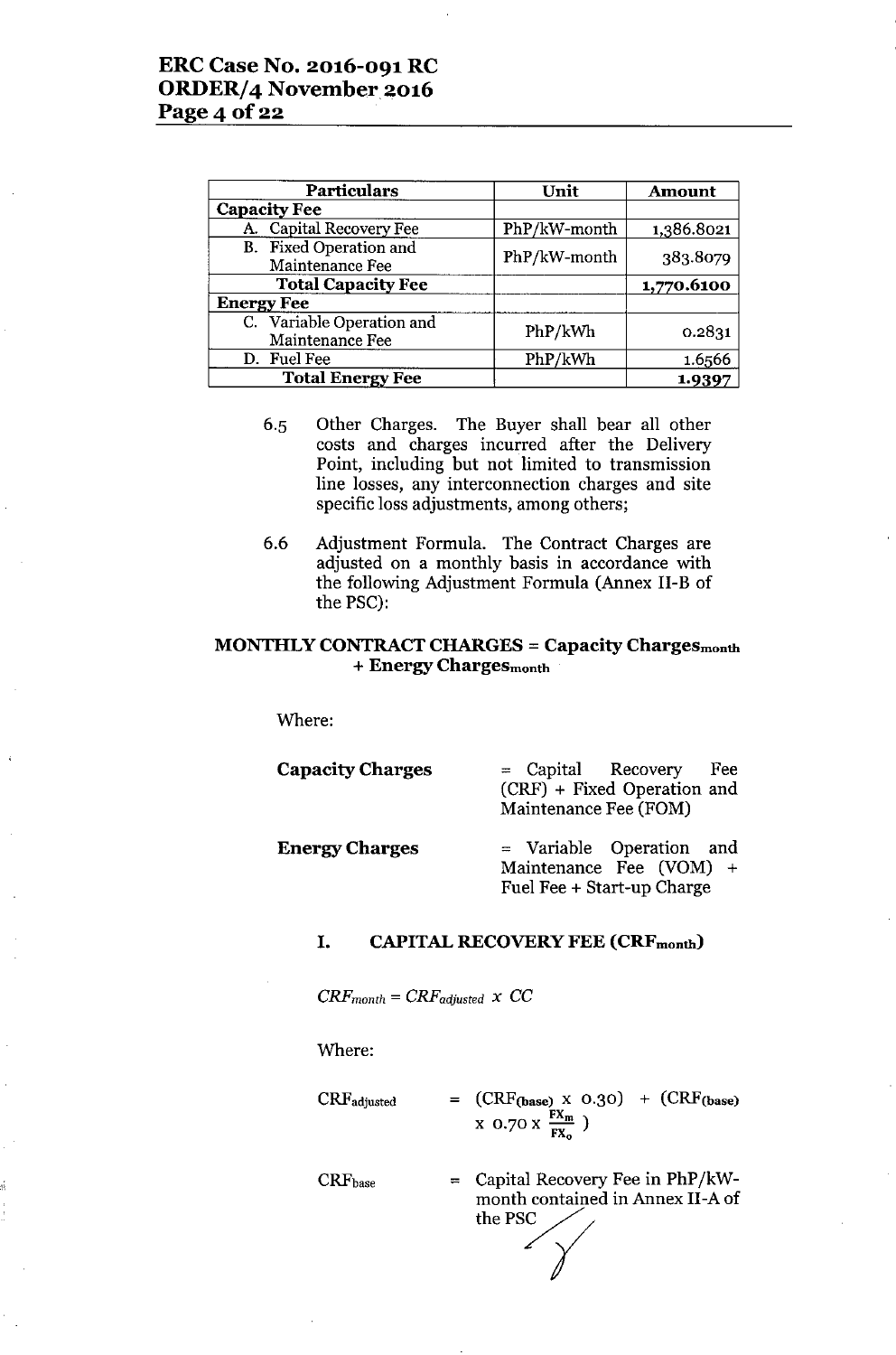$\ddot{\cdot}$ 

| $FX_m$             |                                             | $=$ | The simple average of the daily<br>exchange rate of the Philippine<br>Peso to the US Dollar, as posted<br>by the Bangko Sentral<br>nq<br>Pilipinas (BSP) for the calendar<br>month within which the start of<br>the current Billing Period occurs                                  |
|--------------------|---------------------------------------------|-----|------------------------------------------------------------------------------------------------------------------------------------------------------------------------------------------------------------------------------------------------------------------------------------|
| $FX_{o}$           |                                             |     | = Exchange rate of the Philippine<br>Peso to the US Dollar, Base =<br>PhP44.00                                                                                                                                                                                                     |
| $\rm CC$           |                                             |     | $=$ Contract Capacity in kW                                                                                                                                                                                                                                                        |
| П.                 | $(FORM_{month})$                            |     | <b>FIXED OPERATION AND MAINTENANCE FEE</b>                                                                                                                                                                                                                                         |
|                    | FOM <sub>month</sub> = FOM $x = P_{HCPI_0}$ |     | x CC                                                                                                                                                                                                                                                                               |
| Where:             |                                             |     |                                                                                                                                                                                                                                                                                    |
| FOM                |                                             |     | $=$ Fixed<br>Operation<br>and<br>Maintenance Fee in PhP/kW-<br>month contained in Annex II-A of<br>the PSC                                                                                                                                                                         |
| PHCPI <sub>m</sub> |                                             | $=$ | Philippine Consumer Price Index<br>(CPI) for All Income Households<br>in the Philippines - All Items<br>$(2006=100)$ , as posted by the<br>Philippine National Statistics<br>Office (NSO) for the calendar<br>month within which the start of<br>the current Billing Period occurs |

PHCPI<sub>o</sub> = Philippine CPI for All Income Households in the Philippines - All Items (2006=100), as posted by the Philippine NSO for the calendar month of the COD

= Contract Capacity in  $kW$ CC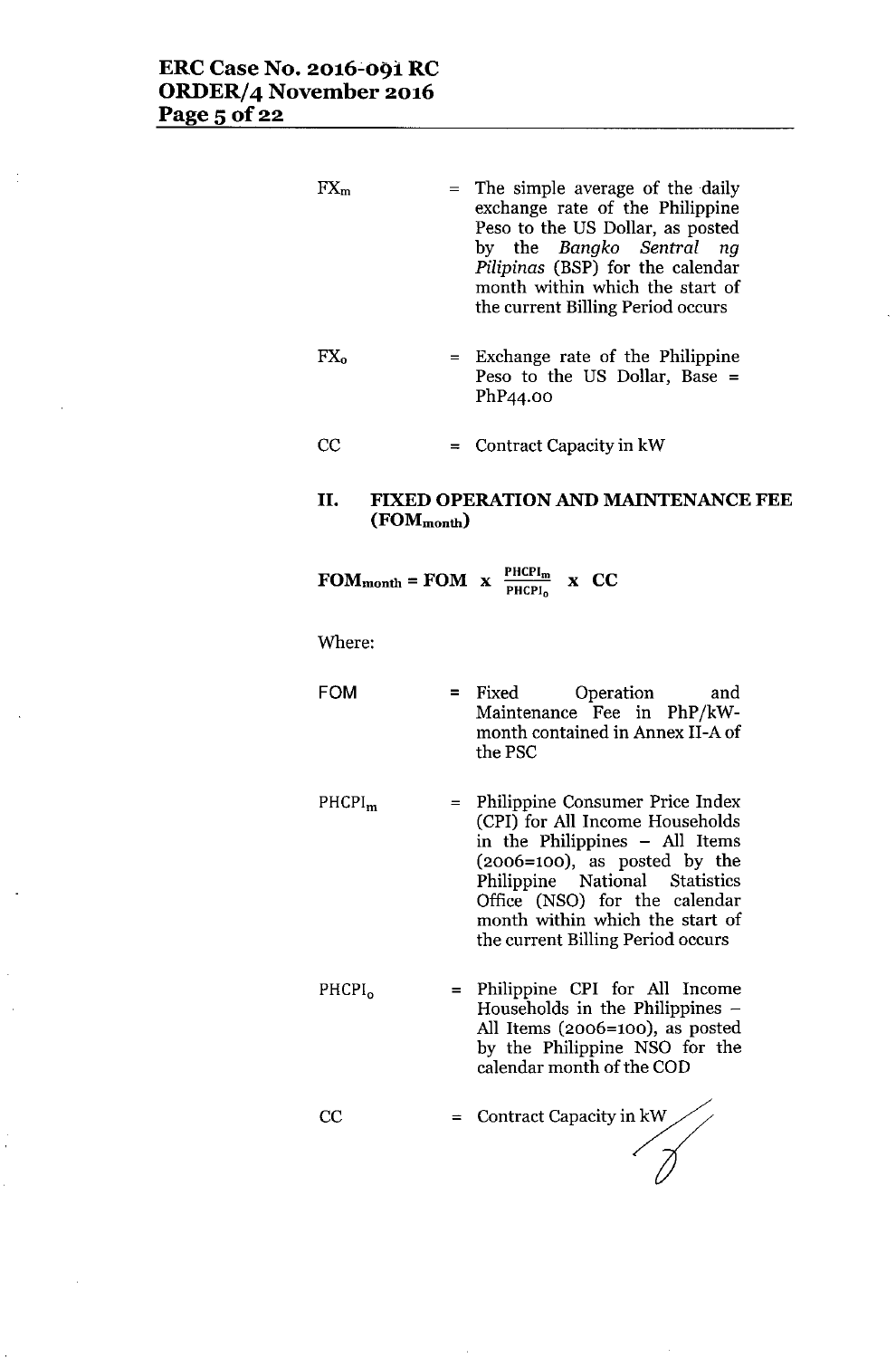### III. VARIABLE OPERATION AND MAINTENANCE FEE (VOMmonth)

 $VOM_{month} = \left[ \left( 0.85 \times VOM \times \frac{USCH_m}{USCH_0} \times \frac{FX_m}{FX_0} \right) + \left( 0.15 \times VOM \times \frac{PHCH_m}{PHCH_0} \right) \right] \times AE$ 

#### Where:

VOM

FX<sup>o</sup>

- = Variable Operation and Maintenance Fee in PhP/kWh contained in Annex II-A of the PSC
- USCPI<sup>m</sup> = United States (US) CPI for All Urban Consumers - All Items (1982-84=100), as posted by the Unites States Bureau of Labor Statistics (USBLS) for the calendar month within which the start of the current Billing Period occurs
- USCPI<sub>0</sub> = US CPI for All Urban Consumers - All Items (1982-84=100) for the calendar month of the COD
- $FX_m$ = The average daily exchange rate of the Philippine Peso to the US Dollar, as posted by the BSP for the calendar month within which the start of the current Billing Period occurs
	- = Exchange rate of the Philippine Peso to the US Dollar, Base=PhP44.00
- PHCPI<sup>m</sup> = Philippine CPI for All Income Households in the Philippines -All Items (2006=100), as posted by the Philippine NSO for the calendar month within which the start of the current Billing Period occurs
- PHCPI<sub>0</sub> = Philippine CPI for All Income Households in the Philippines  $-$ All Items (2006=100), as posted by the Philippine NSO for the calendar month of the COD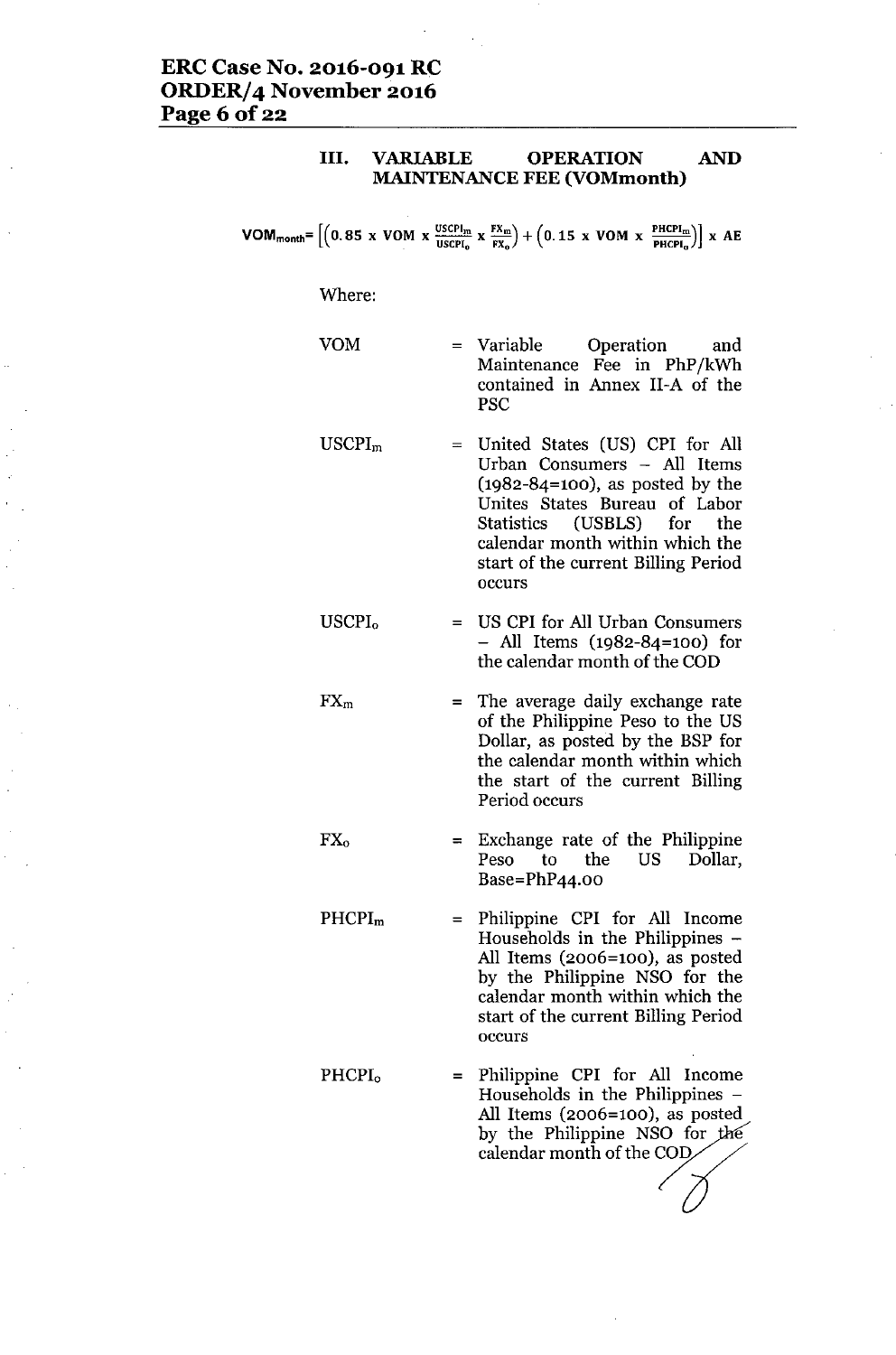AE = Associated Energy in kWh delivered to the Buyer by the Seller during the current Billing Period at the Delivery Points stated in Annex III of the PSC

The Parties agree to adopt changes in any of the inflationary indices subject to prior notification by the Seller to the Buyer for the occurrence of any of the following events: a) shift made in the base year and other adjustments to such inflation index made by the relevant authorized entity; or b) the inflation index: i) becomes unavailable, ii) is replaced by a new benchmark rate as determined by the relevant authorized entity or its successor-in-interest, iii) ceases to exist, or iv) in the reasonable determination of either Party, fails to reflect the real costs and forms an integral part of this price adjustment formula;

#### **IV. FUEL FEE (Fuelmonth)**

$$
Full_{month} = \left[ \left( \frac{FuelCost + FreightCost}{1,000} \right) xCRxFX_m \right] xAE
$$

Where:

- $Fuel Cost = Base \tFuel \tCost,$  $USD/MTx \frac{Newton \\math>$ **Newcastleo** in
- Newcastle<sup>m</sup> = Average monthly coal price index in USD/MT as posted by global coal on the website [www.globalcoaLcom](http://www.globalcoaLcom) for the calendar month within which the start of the current Billing Period occurs
- Newcastle<sub>o</sub> = Coal price index equivalent to USD74.oo/MT
- Base Fuel Cost = Blended  $Cost$  equivalent to USD62.69/MT
- Freight Cost = Actual Transport Costs in USD/MT which includes but not limited to port charges, fuel insurance, wharfage fees, excise tax, handling, customs brokerage fees, custom duties, stevedores and arrastre costs, tuggage costs, survey fee, towage, pilotage, light dues, mooring and unmooring, berthing and de-berthing, and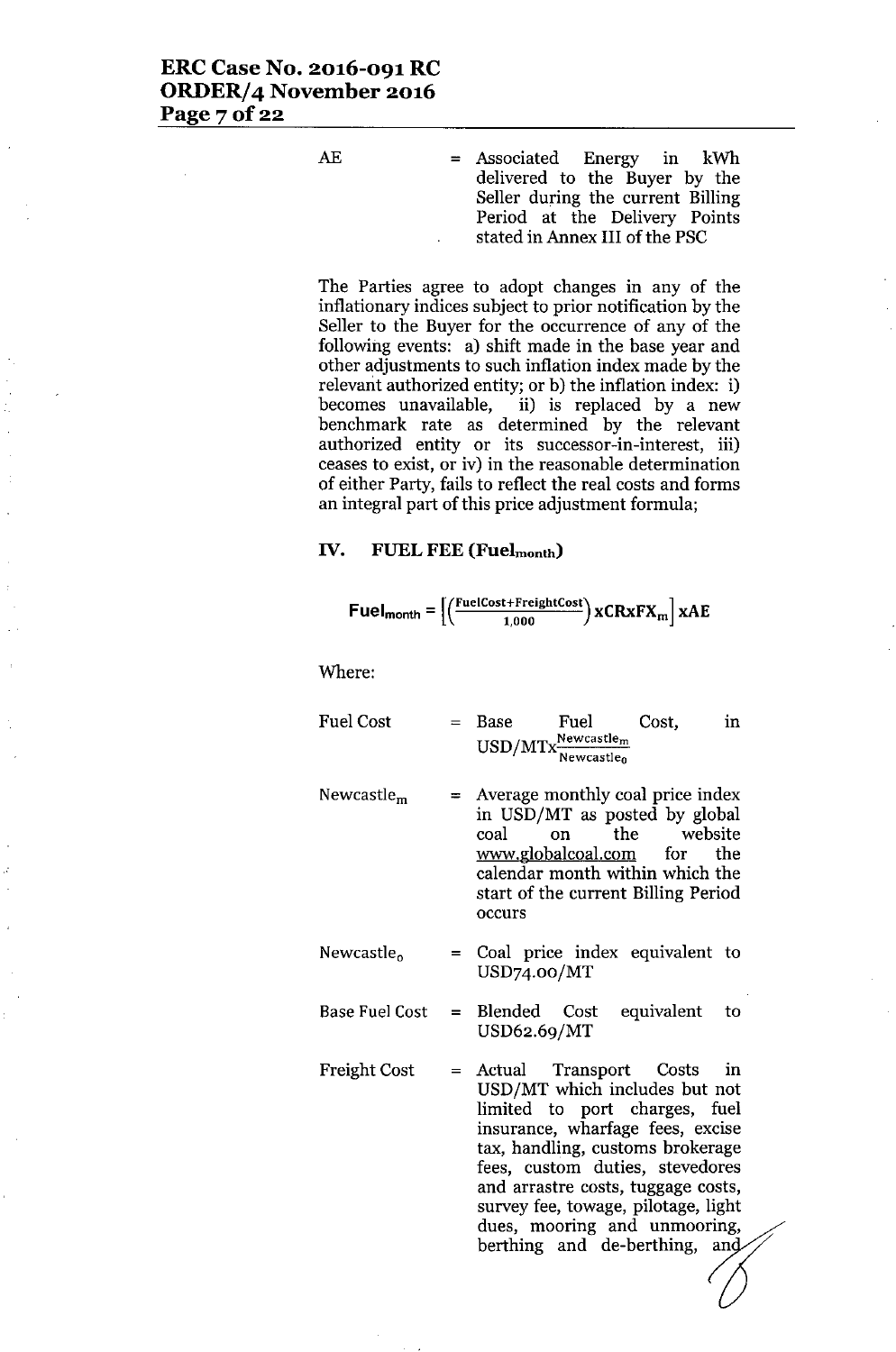# **ERC Case No. 2016-091 RC ORDER/4 November 2016 Page 8 of 22**

tonnage dues and sundries on the coal used during the current Billing Period. Freight costs shall include all other existing and future taxes, fees, imposts and other charges that may be imposed on the transport of coal CR  $FX<sub>m</sub>$ = Consumption rate at 0.70kg/kWh escalated annually by one and a half percent (1.5%) or the actual plant fuel consumption rate, whichever is lower = The average daily exchange rate of the Philippine Peso to the US Dollar, as posted by the BSP for the calendar month within which the start of the current Billing Period occurs

- FXo Exchange rate of the Philippine Peso to the US Dollar, Base=PhP44.00
- AE = Associated Energy in kWh delivered to the Buyer by the Seller during the current Billing Period at the Delivery Points stated in Annex III of the PSC

The Parties further agree that when any or all of the above components of the Fuel Cost no longer reflect the Seller's actual cost of coal (including the FOB price, coal indexation, premiums, among others), the Fuel Cost shall be computed based on the Seller's actual cost of fuel subject to the Seller's prior notification to the Buyer and subject to the approval of the Honorable Commission prior to implementation;

**V. Start-up Charge (per Unit and per Startup) - to be added on top of YOM& Fuel charges**

**Cold Start-up - downtime of eight (8) hours** and above

Start-up Charge  $= 130,000$  liters x LFO<sub>m</sub> x  $\frac{cc}{TBC}$ 

**Warm Start-up - downtime of less than eight (8) hours**

Start-up Charge = 36,000 liters x LFO<sub>m</sub> x  $\frac{36}{\sqrt{PC}}$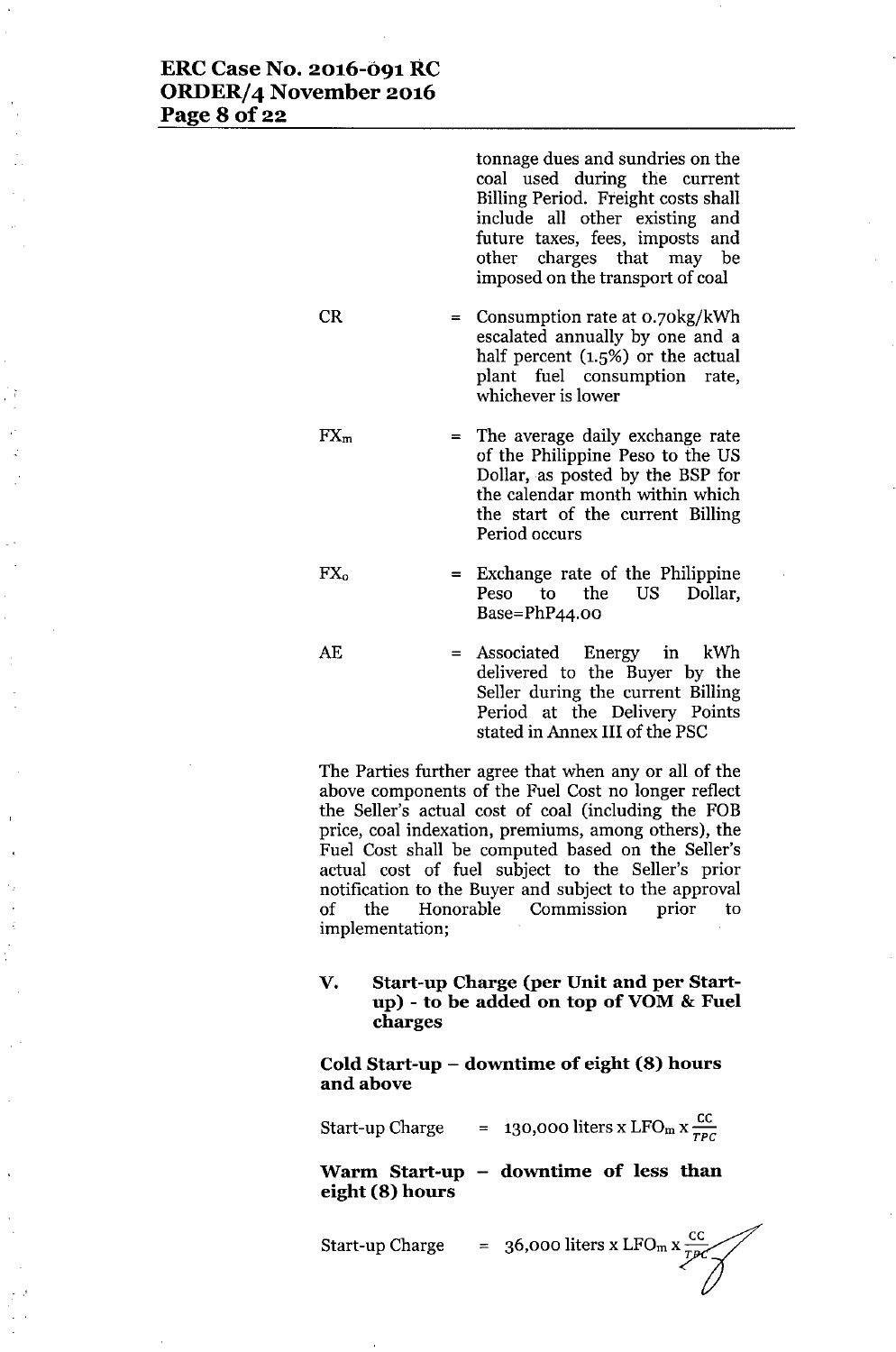Where:

| LFO <sub>m</sub> | $=$ The actual price of diesel oil in<br>PhP/liter as billed by supplier<br>of diesel oil applicable for the<br><b>Billing Period</b> |
|------------------|---------------------------------------------------------------------------------------------------------------------------------------|
| CC               | $=$ Contract Capacity in kW                                                                                                           |
| <b>TPC</b>       | $=$ Total plant capacity (net) per<br>unit in kW                                                                                      |

- 6.7 Grid Connection. Pursuant to the Honorable Commission's Decision dated 17 November 2014 in ERC Case No. 2014-060 RC, the National Grid Corporation of the Philippines (NGCP) was authorized to construct the 230 kV Malita-Matanao Transmission Line in Malita, Davao del Sur. Upon completion of the said Transmission Line, SMCPC will execute the necessary Service Agreement with NGCP and undertakes to submit the same to the Honorable Commission;
- 6.8 Sources of Funds. The total estimated Project Cost of the Power Plant is PhP24,824 Million. SMC Global Power Holdings Corporation, SMCPC's parent company, advanced a total amount of US\$300 Million to commence and allow the ongoing construction of the said Power Plant. It was initially financed through one hundred percent (100%) equity since the funding thereof was undertaken by the said parent company without interest payments. SMCPC intends to undertake project financing with a target Debt to Equity ratio of70%:30%;
- 6.9 Discounts. The Seller provides for both Prompt Payment Discount (PPD) and Collection Efficiency Discount (CED);
	- a) **PPD.** The Buyer may avail of the PPD equivalent to one percent (1%) of the total of the Capacity and Energy Charges and other components of the current power bill except the Interim Mindanao Electricity Market (IMEM) or the Wholesale Electricity Spot Market (WESM) charges and Replacement Power Cost, if any, provided that: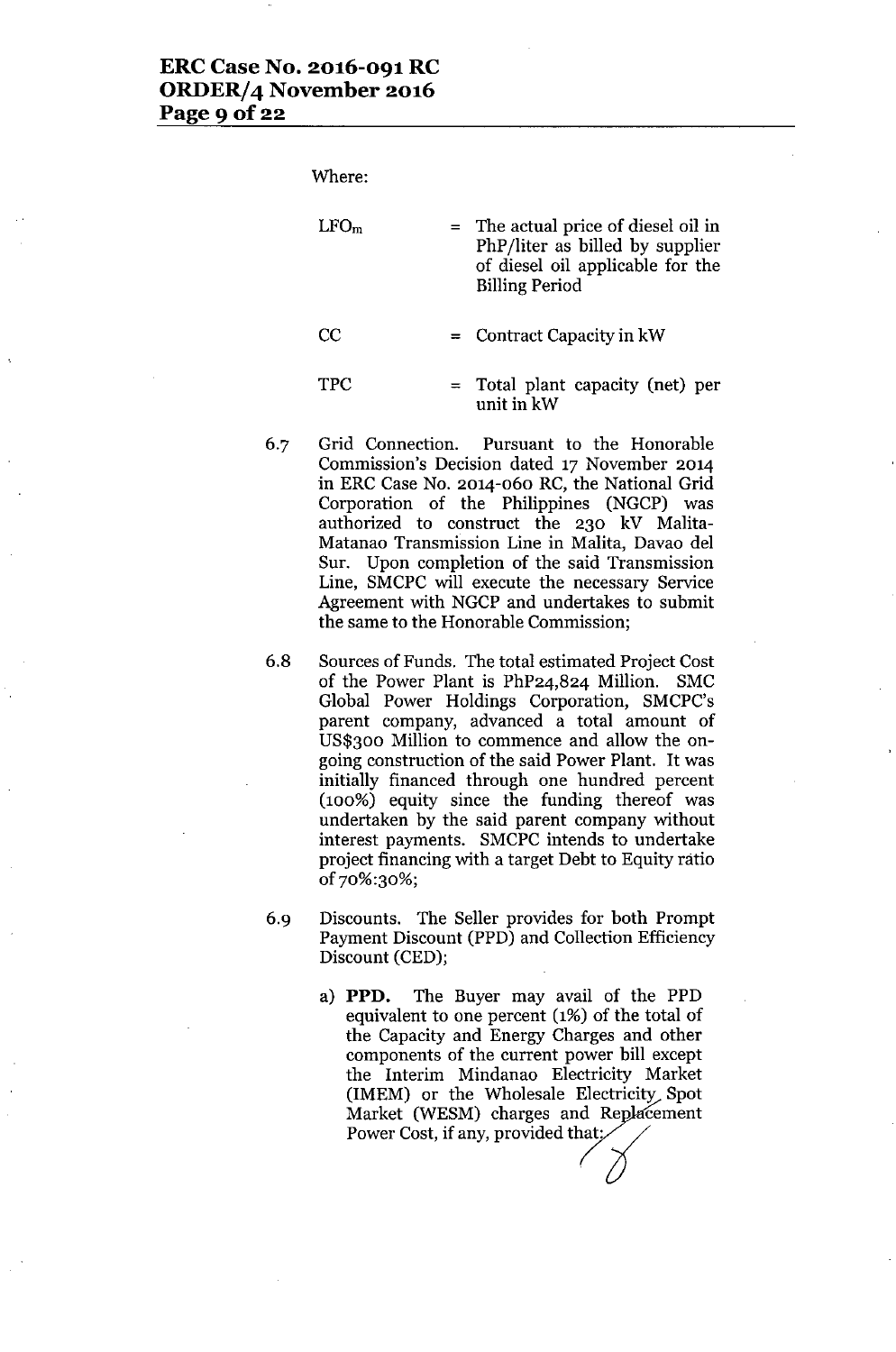# ERC Case No. 2016-091RC ORDER/4 November 2016 Page 10 of 22

1. The Buyer has no arrears from previous power billings including the Security Deposit or any unpaid charges or penalties including VAT;

,<br>Ք<sup>ն</sup>

- ii. The Buyer has submitted all necessary Bureau of Internal Revenue (BIR) Tax Certificates for all taxes withheld as well as for all zero (o)-rated VAT endconsumers;
- iii. The Buyer pays the power bill in full on or before the 10th day of the calendar month following the current Billing Period; and
- iv. The Buyer complies with other policies and procedures as may be requited by the Seller, subject to prior notification by the Seller to the Buyer;
- b) CED. The Buyer shall be entitled to the following CED:

| <b>Collection Efficiency Levels</b> | Discount,<br>PhP/kWh |
|-------------------------------------|----------------------|
| Below 65%                           | None                 |
| 66% to 75%                          | 0.05                 |
| 76% to 85%                          | 0.10                 |
| 86% to 95%                          | 0.15                 |
| 96% and above                       | 0.20                 |

In order for the Buyer to avail of the CED, it must comply with the following conditions:

- i. The Buyer has no outstanding obligations to the Seller from previous power bills including VAT;and
- ii. The Buyer shall submit to the Seller: a copy of its Monthly Financial and Statistical Report (MFSR)/Collection Efficiency Report signed by its Finance Manager and General Manager, stamped "received" by the NEA; Audited Financial Statements (AFS) stamped "received" by the BIR (to be submitted to the Seller within three (3) calendar days from receipt of the BIR; zero (o)-rated VAT certificates as updated monthly; and a<br>duly accomplished CED Availment Form;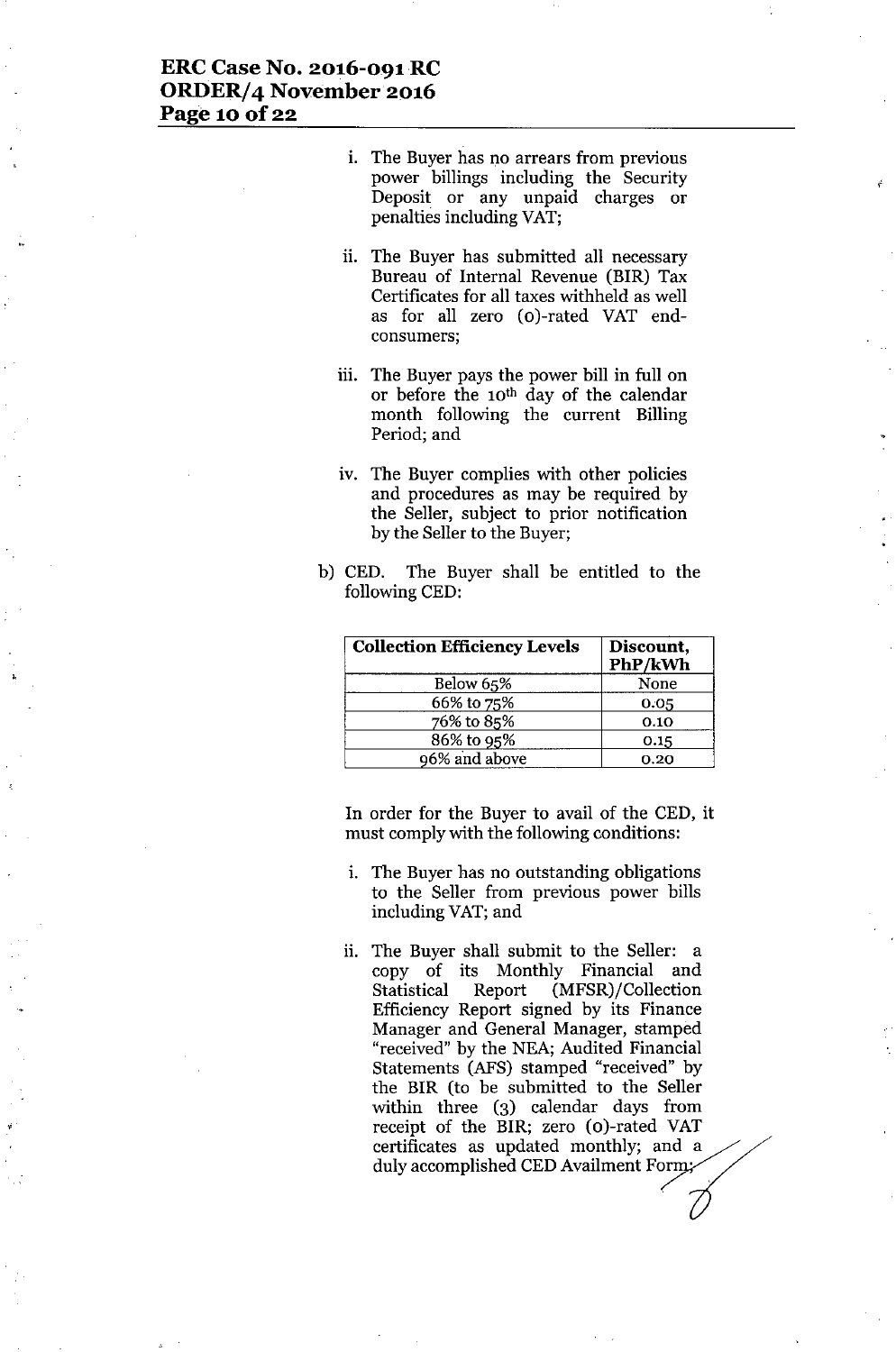- 6.10 Outages. The Seller shall be entitled to an Annual Outage Allowance Per Unit of one thousand one hundred fifty-eight (1,158) cumulative outage hours for each Contract Year at the cost specified in Annex II-A of the PSC. During this period, the Seller shall not be obligated to deliver energy to the Buyer;
- 6.11 The Seller shall be allowed an additional Major Maintenance Outage Allowance of seven hundred twenty (720) cumulative outage hours once every five (5) years from the first Major Maintenance of each Unit of the Power Plant. The Seller is not obligated to deliver energy during Major Maintenance Outage;
- 6.12 Unutilized outage hours for a Contract Year shall not be carried over to the following Contract Year; and
- 6.13 Replacement Power. To ensure the uninterrupted supply of energy to the Buyer during the Annual Outage Allowance or Major Maintenance Outage hours, the Seller may procure replacement energy from other sources, the cost of which shall be passed-on to the Buyer;

Rate Impact on SURSECO II's Overall Generation Rate

7. The indicative rate impact on SURSECO II's overall generation rate with and without the supply from SMCPCare as follows:

| <b>Supplier</b> | <b>Status/Target</b><br><b>Delivery</b> | <b>Projected</b><br>Ave.<br><b>Monthly</b><br>Quantity<br>(kWh) | %<br><b>Share</b> | <b>Contracted</b><br>Demand<br>(kW) | <b>Minimum</b><br>Energy | <b>Maximum</b><br>Energy | <b>Fixed Cost</b> | Variable<br>Cost<br>per<br>kWh | <b>Total Cost</b><br>$(CF + VC)$<br>(kWh) | Ave. Rate<br>(PhP/kWh) |
|-----------------|-----------------------------------------|-----------------------------------------------------------------|-------------------|-------------------------------------|--------------------------|--------------------------|-------------------|--------------------------------|-------------------------------------------|------------------------|
| <b>PSALM</b>    | Existing                                | 868,155.37                                                      | 29                | 2,580                               | 868,155.37               | 868,155.37               |                   |                                | 5.731.313.86                              | 3.0679                 |
| TSI             | Existing                                | 460,000.00                                                      | 23                | 5.000                               | 460,000.00               | 3.650,000.00             | 12,012,500.00     | .7568                          | 14,577,428.00                             | 9.9845                 |
| KEGI            | Existing                                |                                                                 |                   | 5.461                               |                          | 3.986,530.00             | 6,554,510.64      | 4.8141                         | 6,554,510.64                              |                        |
| FDC.            | Filed w/ ERC                            | 3 046 071 63                                                    | 48                | 10,000                              | 2,920,000.00             | 7 300,000.00             | 24.298.700.00     | 2.0724                         | 30,611,378.85                             | 10.0495                |
| Total           |                                         | 6.374.227.00                                                    | 100               | 23.041                              |                          |                          |                   |                                | 57,474,631.35                             | 9.0167                 |

### Without SMCPC (2016):

### With SMCPC (2016):

| <b>Supplier</b> | Status/Target<br><b>Delivery</b> | Projected<br>Ave.<br><b>Monthly</b><br>Quantity<br>(kWh) | %<br><b>Share</b> | <b>Contracted</b><br>Demand<br>(kW) | Minimum<br>Energy | <b>Maximum</b><br>Energy | <b>Fixed Cost</b> | Variable<br>Cost<br>per<br>kWh | <b>Total Cost</b><br>$(CF + VC)$<br>(kWh) | Ave. Rate<br>(PhP/kWh) |
|-----------------|----------------------------------|----------------------------------------------------------|-------------------|-------------------------------------|-------------------|--------------------------|-------------------|--------------------------------|-------------------------------------------|------------------------|
| <b>PSALM</b>    | Existing                         | 868,155.37                                               | 29                | 2,580                               | 868,155.37        | 868,155.37               |                   |                                | 5.731.313.86                              | 3.0679                 |
| TSI             | Existing                         | 460.000.00                                               | 23                | 5.000                               | 460,000.00        | 3.650.000.00             | 12,012,500.00     | 7568                           | 14.577.428.00                             | 9.9845                 |
| <b>KEGI</b>     | Existing                         |                                                          | ٥                 | 5.461                               |                   | 3.986.530.00             | 6.554 510.64      | 4.8141                         | 6.554.510.64                              |                        |
| FDC.            | Filed w/ ERC                     | 2,920,000                                                | 46                | 10,000                              | 2,920,000.00      | 7.300.000.00             | 24,298,700.00     | 2.0724                         | 30,350,108.00                             | 10 39 39               |
| <b>SMCPC</b>    | For Filing                       | 126.072                                                  | o                 | 5.000                               | 1.460.000.00      | 3.650,000.00             | 8,853,050.00      | 1.9397                         | 11.685.012.00                             | 92.6855                |
| Total           |                                  | 6.374,227.00                                             | 100               | 28.041                              |                   |                          |                   |                                | 68,898,372.50                             | 10.8089                |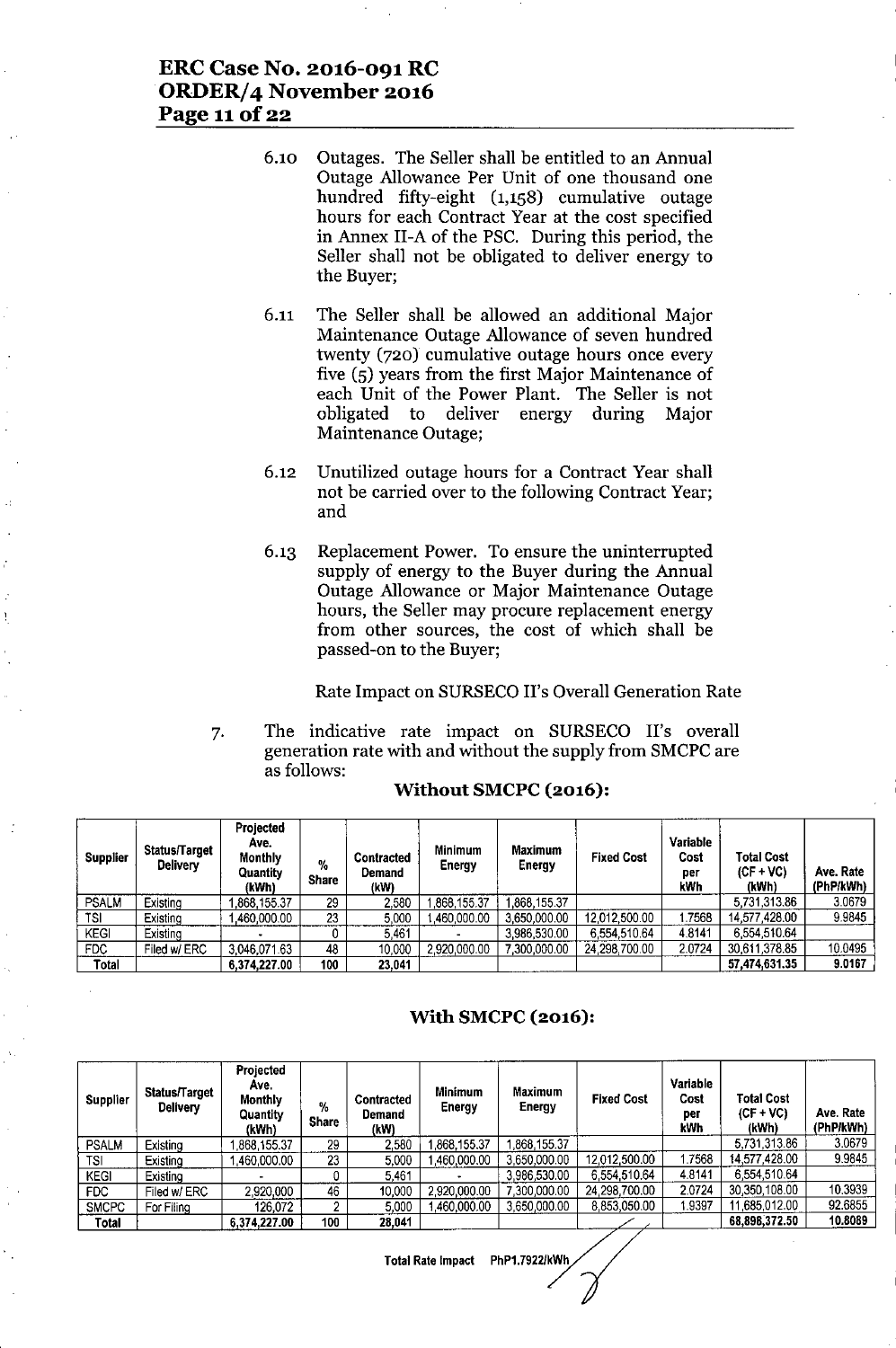# **ERC Case No. 2016-091 RC ORDER/4 November 2016 Page 120f22**

### **Without SMCPC (2017):**

| <b>Supplier</b> | Status/Target<br>Deliverv | Projected<br>Ave.<br><b>Monthly</b><br>Quantity<br>(kWh) | %<br><b>Share</b> | <b>Contracted</b><br>Demand<br>(kW) | Minimum<br>Energy | <b>Maximum</b><br><b>Energy</b> | <b>Fixed Cost</b> | Variable<br>Cost<br>per<br>kWh | Total Cost<br>$(CF + VC)$<br>(kWh) | Ave. Rate<br>(PhP/kWh) |
|-----------------|---------------------------|----------------------------------------------------------|-------------------|-------------------------------------|-------------------|---------------------------------|-------------------|--------------------------------|------------------------------------|------------------------|
| TSI             | Existing                  | .460.000.00                                              | 21                | 5.000                               | .460.000.00       | 3,650,000.00                    | 12,012,500.00     | .7568                          | 14.577.428.00                      | 9.9845                 |
| <b>KEGI</b>     | Existing                  |                                                          |                   | 5.461                               |                   | 3,986,530.00                    | 6.554.510.64      | 4.8141                         | 6.554.510.64                       |                        |
| FDC             | Filed w/ ERC              | 5.567.017.00                                             | 79                | 10,000                              | 2,920,000.00      | 7.300.000.00                    | 24,298,700.00     | 2.0724                         | 35,835,786.03                      | 6.4372                 |
| <b>Total</b>    |                           | 7,027,017.00                                             | 100               | 20.461                              |                   |                                 |                   |                                | 56.967.724.67                      | 8.1070                 |

### **With SMCPC (2017):**

| <b>Supplier</b> | Status/Target<br><b>Delivery</b> | Projected<br>Ave.<br><b>Monthly</b><br>Quantity<br>(kWh) | %<br><b>Share</b> | Contracted<br>Demand<br>(kW) | <b>Minimum</b><br>Energy | Maximum<br>Energy | <b>Fixed Cost</b> | Variable<br>Cost<br>per<br>kWh | <b>Total Cost</b><br>$(CF + VC)$<br>(kWh) | Ave. Rate<br>(PhP/kWh) |
|-----------------|----------------------------------|----------------------------------------------------------|-------------------|------------------------------|--------------------------|-------------------|-------------------|--------------------------------|-------------------------------------------|------------------------|
| TSI             | Existing                         | 460,000.00                                               | 21                | 5,000                        | 460,000.00               | 3,650,000.00      | 12,012,500.00     | 17568                          | 14 577 428 00                             | 9.9845                 |
| <b>KEGI</b>     | Existing                         |                                                          |                   | 5.461                        |                          | 3.986,530.00      | 6.554.510.64      | 48141                          | 6,554,510.64                              |                        |
| FDC             | Filed w/ ERC                     | 2.920,000                                                | 42                | 10,000                       | 2,920,000.00             | 7,300,000.00      | 24.298.700.00     | 2.0724                         | 30,350,108.00                             | 10.3939                |
| <b>SMCPC</b>    | For Filing                       | 2,647,017                                                | 38                | 5,000                        | ,460,000.00              | 3.650.000.00      | 8,853,050.00      | 1.9397                         | 11,685,012.00                             | 4.4144                 |
| Total           |                                  | 6.374.227.00                                             | 100               | 28,041                       |                          |                   |                   |                                | 68,898,372.50                             | 8.9892                 |

#### Total Rate Impact PhPO.8822/kWh

- 8. Environmental Compliance Certificate (ECC). On 7 June 2013, the Department of Environment and Natural Resources (DENR) has issued ECC No. ECC-CO-1304-0010 in favor of SMCPC;
- 9. Board of Investments (BOI) Certificate. On 24 June 2013, the Power Plant Project was registered with the BOI which issued Certificate of Registration No. 2013-137;
- 10. Certificate of Compliance (COC). The Power Plant is still under construction and the target/estimated COD is sometime in June 2016. Hence, it is not yet covered by a COC. Nonetheless, SMCPC undertakes to file the necessary application for a COC at least three (3) months before the target COD;
- 11. Further, SMCPC's Power Plant is considered as a committed project, and is in the process of securing a certification from the Department of Energy (DOE) that the same is consistent with the Power Development Plan (PDP). It undertakes to submit the certification as soon as the same becomes available;
- 12. Furthermore, SMCPC undertakes to submit a certification from the National Power Corporation (NPC) on the insufficiency of supply within the Mindanao Region during the term of the PSC;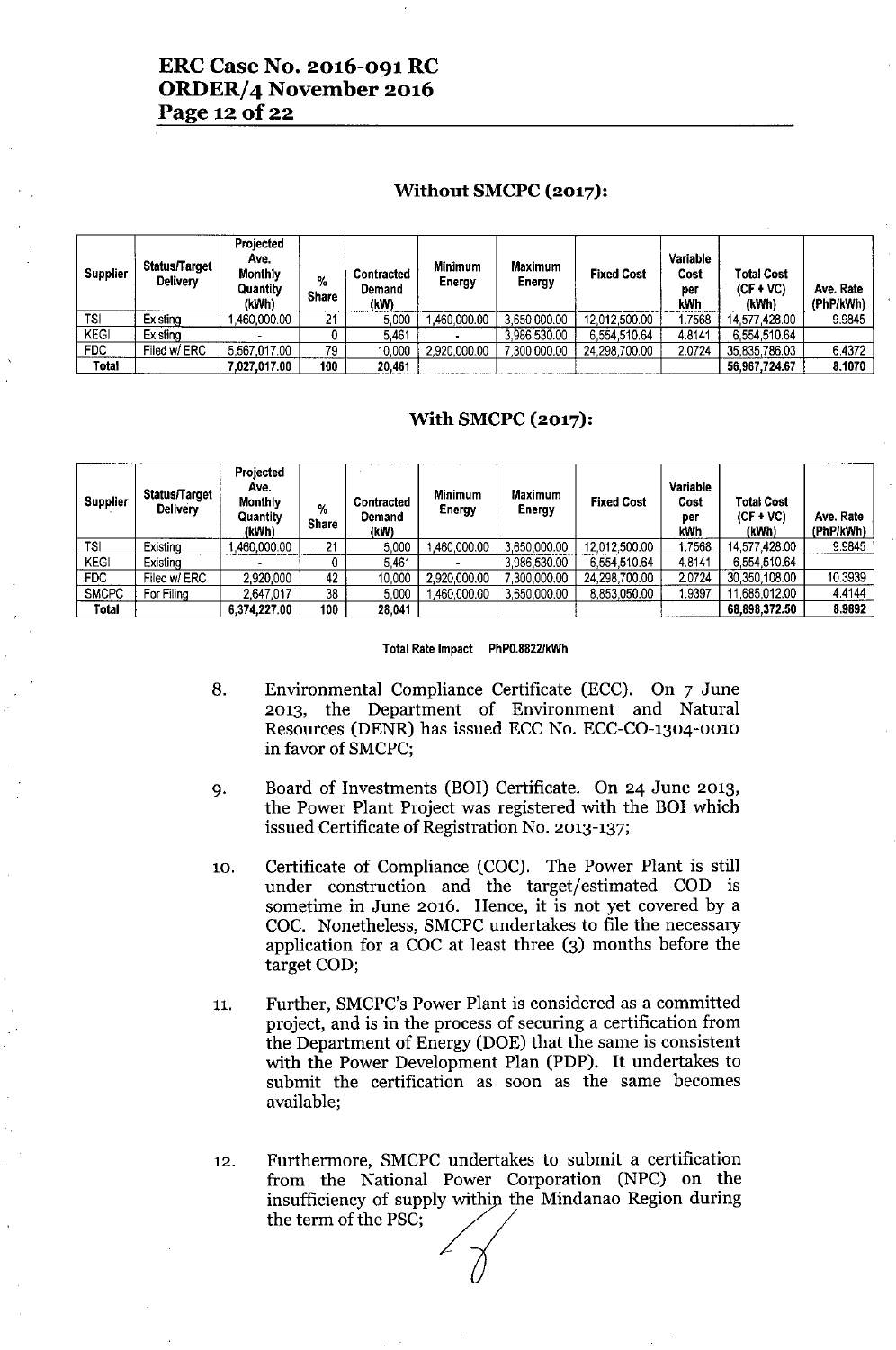Compliance with the Pre-filing Requirements

13. Copies of the foregoing documents and/or information are attached to the Joint Application as annexes and made integral parts hereof:

| <b>Annex</b>  | Documents/Information                                    |
|---------------|----------------------------------------------------------|
| A             | <b>SMCPC's Articles of Incorporation</b>                 |
| $\mathbf{B}$  | SMCPC's Certificate of Registration issued by            |
|               | the Securities and Exchange Commission (SEC)             |
| $\mathbf C$   | SMCPC's Latest General Information<br>Sheet              |
|               | (GIS)                                                    |
| D             | SMCPC's Certificate of Registration with the BOI         |
| E             | ECC issued by the DENR to the Circulating                |
|               | Fluidized Bed Coal-Fired Thermal Power Plant             |
|               | Project of SMCPC                                         |
| F             | PSC entered into by and between SURSECO II               |
|               | and SMCPC                                                |
| <b>G</b> and  | Details of the PSC:                                      |
| <b>Series</b> |                                                          |
|               | a. Executive Summary                                     |
|               |                                                          |
|               | <b>b.</b> Sources of Funds/Financial Plans               |
|               | Debt/Equity Ratio                                        |
|               | <b>Project Cost</b>                                      |
|               | Computation of Return on Investment<br>٠                 |
|               | (ROI)/Weighted Average<br>Cost<br>of                     |
|               | Capital (WACC)                                           |
|               | Certification from the Bank/Lending<br>$\blacksquare$    |
|               | Institution specifying the principal                     |
|               | amortization, term and interest during                   |
|               | the cooperation period of the loan                       |
|               | agreement                                                |
|               |                                                          |
|               | <b>c.</b> Purchased Power Rate                           |
|               | Breakdown of the base prices                             |
|               | Sample Computation of Power Rates                        |
|               | with the supporting documents on the                     |
|               | assumptions taken                                        |
|               | Rate Impact Study/Simulation                             |
|               | Statement of impact on the overall<br>п                  |
|               | rates of SURSECO II once the contract                    |
|               | is approved<br>Basis/Rationale of indexation<br>and<br>٠ |
|               | level of indexation                                      |
|               |                                                          |
|               | d. Cash Flow                                             |
|               | <b>Initial Costs</b>                                     |
|               | <b>Breakdown</b><br>Operating<br>of<br>and               |
|               | Maintenance expenses                                     |
|               | Minimum Energy Off-take (MEOT)                           |
| $\mathbf H$   | Details of the Power Rate Calculations<br>and            |
|               | Financial Model (Confidential)                           |
| $I, I-1$      | Contracts for the Supply, Construction<br>and            |
| and I-2       | Plant<br>Power<br>the<br>Supervision<br>for              |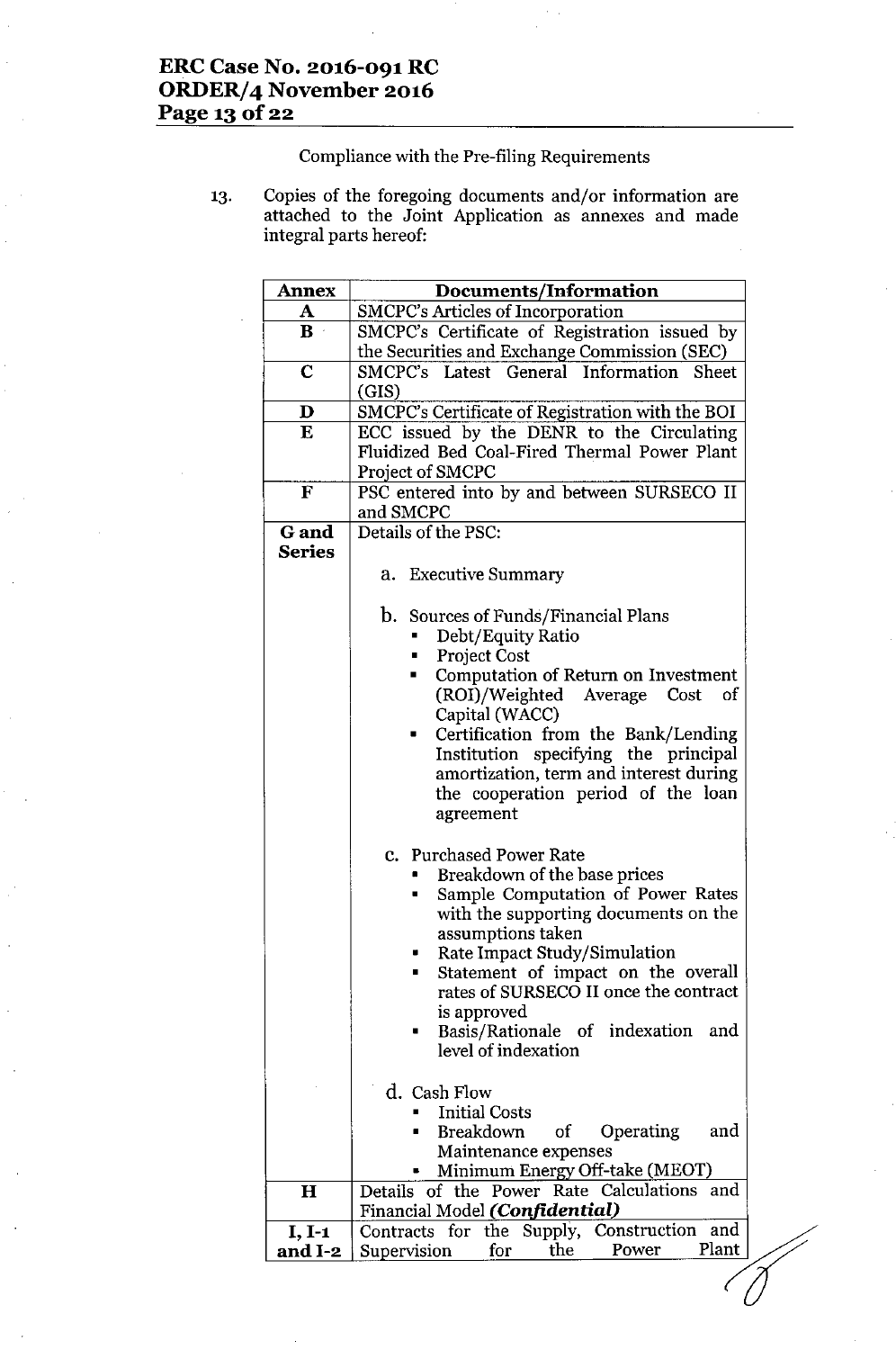# **ERCCase No. 2016-091 RC ORDER/4 November 2016 Page 140f22**

|                               | (Confidential)                                                                                                                                                                                                     |
|-------------------------------|--------------------------------------------------------------------------------------------------------------------------------------------------------------------------------------------------------------------|
| J                             | Details of the Fuel Procurement Process                                                                                                                                                                            |
| $\mathbf K$                   | Transmission Service Agreement (TSA) between<br>NGCP and SURSECO II                                                                                                                                                |
| <b>L</b> and<br><b>Series</b> | Acknowledgment receipts by the Sangguniang<br>Panlalawigan of Surigao del Sur, and the<br>Sangguniang Panlungsod of Tandag City and<br>Mandaluyong City, of copies of the Joint<br>Application (including annexes) |
| <b>M</b> and<br><b>Series</b> | Affidavit of Publication and complete issue of<br>the newspaper where the Joint Application was<br>published (excluding annexes)                                                                                   |

14. Further, in compliance with Article VI, Sections 1 and 2 of the Honorable Commission's Guidelines for the Recovery of Costs for the Generation Component of the Distribution Utilities' (DU) Rates, copies of the foregoing are, likewise, attached to the Joint Application as annexes and made integral parts hereof:

|               | Documents/Information                                              |
|---------------|--------------------------------------------------------------------|
| N             | technical<br>and<br>economic<br>Relevant                           |
|               | characteristics of the generation capacity,                        |
|               | installed capacity, mode of operation, and                         |
|               | dependable capacity                                                |
| $\mathbf 0$   | the proposed pricing<br>Costs analysis of<br>provisions of the PSC |
| P and         | Details of the Competitive Selection Process                       |
| <b>Series</b> | (CSP) undertaken by SURSECO II leading to                          |
|               | the selection of SMCPC as its supplier,                            |
|               | including invitations to participate and submit                    |
|               | Reference<br>proposals.<br><b>Terms</b><br>of<br>$(TOR)$ ,         |
|               | proposals and/or tender offers received by                         |
|               | SURSECO II, SURSECO II's Special Bids and                          |
|               | Awards Committee (SBAC) Evaluation Report;                         |
|               | SURSECO II's Board Resolution confirming                           |
|               | the said SBAC Evaluation Report, and the                           |
|               | Notice of Award to SMCPC                                           |
| Q and         | Details of the interconnection facility of the                     |
| <b>Series</b> | <b>SMCPC Power Plant</b>                                           |
| $\bf R$       | <b>SURSECO II's latest Distribution Development</b>                |
|               | Plan (DDP) and Load Forecast Projections                           |
| S             | Demand Side Management (DSM) Program                               |
|               | that could be implemented by SURSECO II if                         |
|               | approved by the Honorable Commission                               |
| T             | <b>SMCPC's latest Audited Financial Statements</b>                 |
|               | (AFS), Balance Sheet, Income Statement, and                        |
|               | <b>Statement of Cash Flows</b>                                     |
| $T-1$         | Bank Certification of Long-term<br>Loans,                          |
|               | including Schedule of Original Loan (principal                     |
|               | amount, interest payable and term of the loan)                     |
|               |                                                                    |
|               |                                                                    |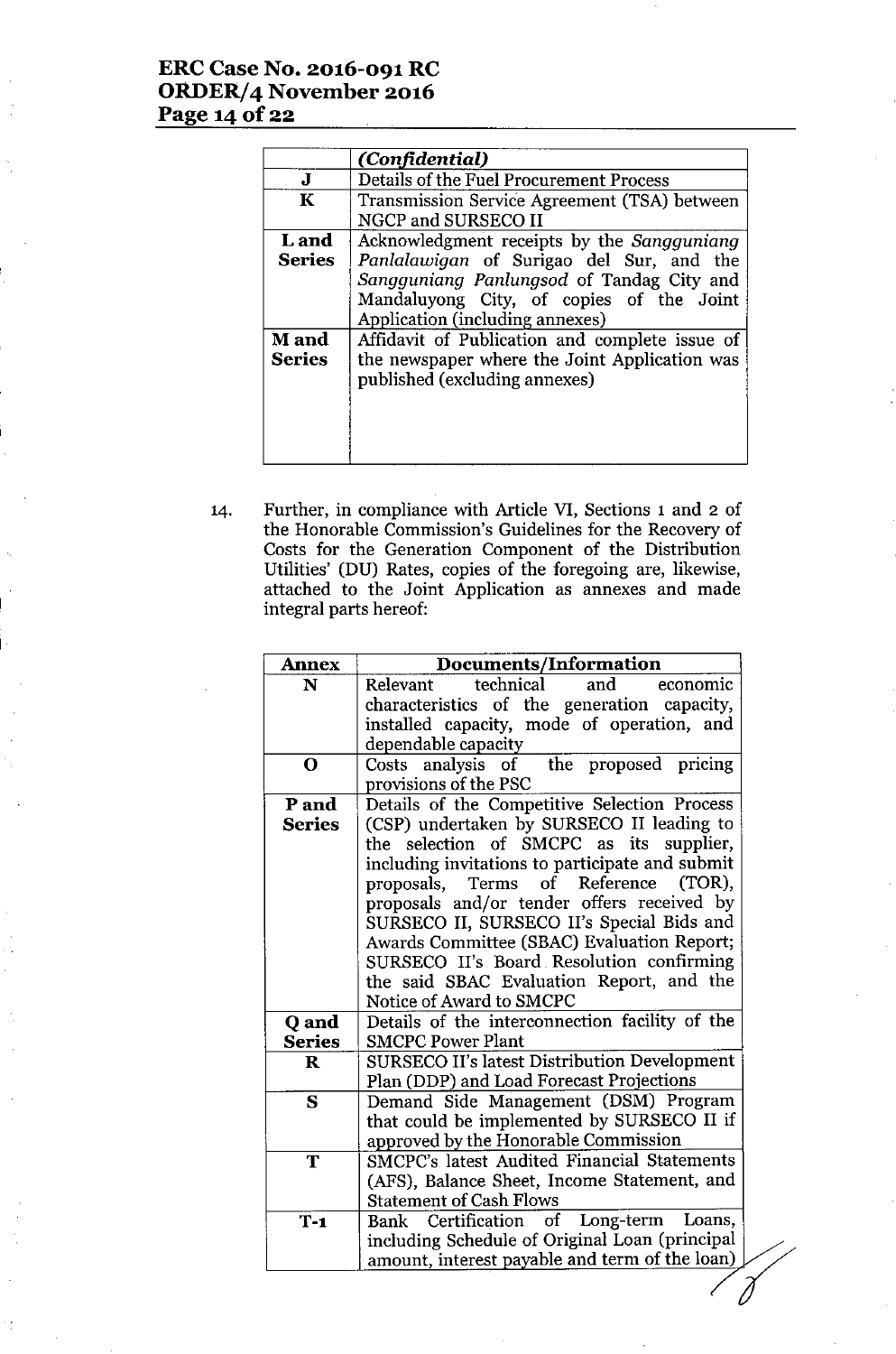# **ERC Case No. 2016-091 RC ORDER/4 November 2016 Page 15 Of22**

,-

|         | and Updated Balances (principal amount,<br>interest payable and penalties, if any and<br>remaining term of the loan)                          |
|---------|-----------------------------------------------------------------------------------------------------------------------------------------------|
| $T-2$   | Operating Expenses for the Power Plant and<br>General and Administrative Expense                                                              |
| $T-3$   | Certification from the engine manufacturer or<br>SMCPC of the net heat rate in liters per kWh                                                 |
| $T - 4$ | Simulation on the number of operating units<br>necessary to meet the MEOT and/or additional<br>energy/demand requirements of SURSECO II       |
| $T-5$   | Potential Cost (absolute amounts<br>and<br>PhP/kWh) of Ancillary Services as and when<br>SMCPC or SURSECO II is connected to the<br>main grid |

15. Furthermore, the Joint Application is consistent and in accordance with the first (1st) and fifth (5th) "Whereas clauses" of the DOE Circular No. 2003-12-11 which are quoted hereunder:

> "WHEREAS, Section 2 of Republic Act No. 9136, also known as the Electric Power Industry Reform Act of 2001 or EPIRA, declared as a policy of the State, among others, [to ensure the quality, reliability, security and affordability of the supply of electric power;" *(first "whereas clause", Department of Energy Circular No. 2003-12- 1l.Underscoring supplied.)*

> "WHEREAS, pursuant to Section 23 of EPIRA, all distribution utilities, as defined in the law, SHALL HAVE THE OBLIGATION TO SUPPLY ELECTRICITY IN THE LEAST COST MANNER TO ITS CAPTIVE MARKET subject to the collection of retail rate duly approved by the Energy Regulatory Commission;" *(fifth "whereas clause", ibid. Underscoring supplied.)*

16. The Joint Application is, likewise, consistent with Section 1 of the same Department Circular which declares as State policy, that:

> "All distribution utilities must henceforth take cognizance and assume full responsibility to forecast, assure and contract for the supply of electric power in the respective franchise areas to meet their obligations as a distribution utility." (Underscoring supplied.)

17. By way of emphasis, Resolution No. 21, Series of 2005 of the Honorable Commission dated 19 October 2005 had directed all Distribution Utilities (DUs) "to enter into future bilateral power supply contract with power producers to be subject all Distribution Utilities (DUs) "to enter into future bilateral<br>power supply contract with power producers to be subjected<br>to a review by the Commission." (Underscoring supplied.)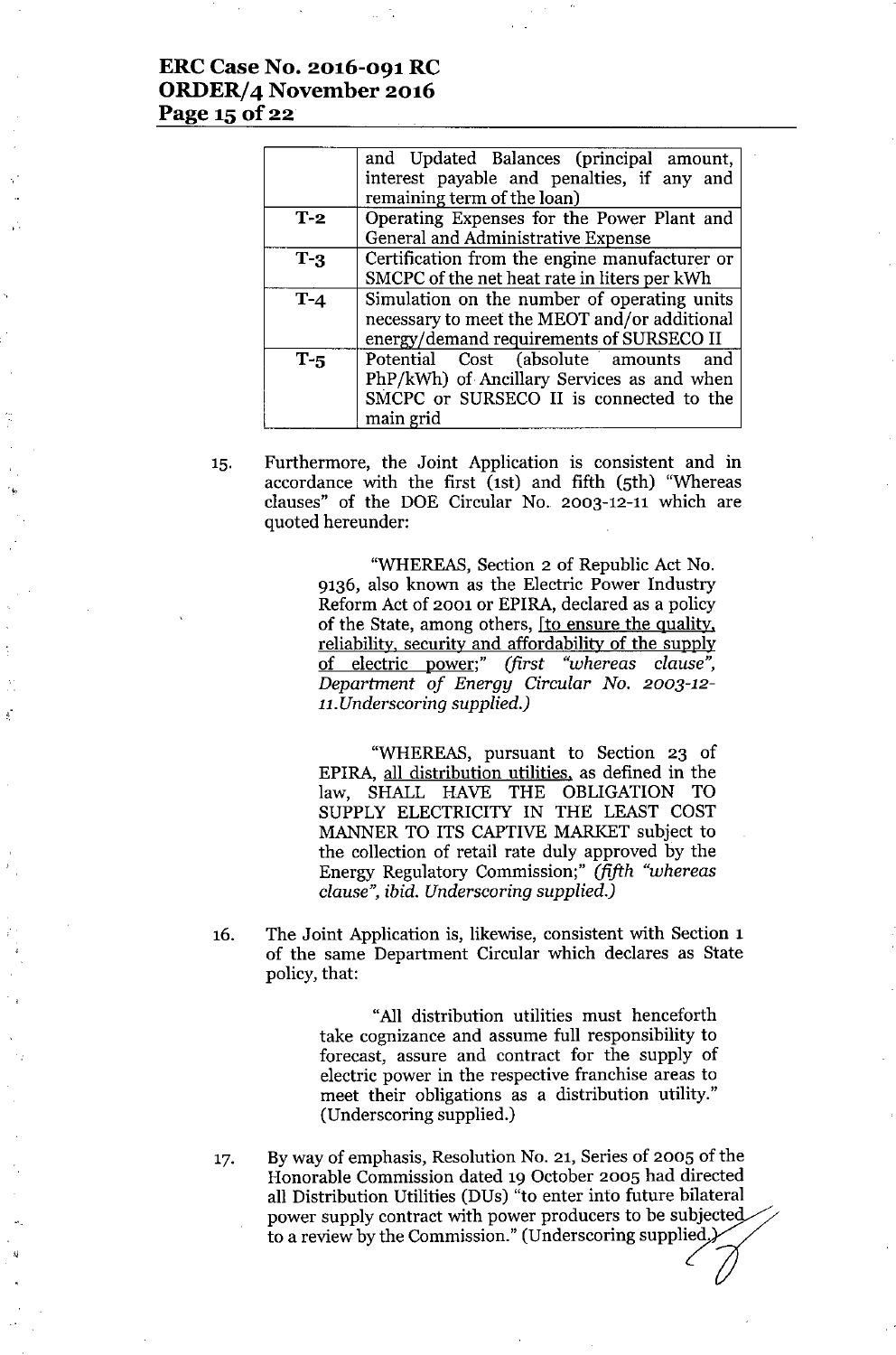# ERC Case No. 2016-091 RC ORDER/4 November 2016 Page 16 of 22

18. The PSC with SMCPC was made to ensure the continuous supply of power to SURSECO II and due to the former's competitive pricing structure and other favorable terms of its contract, which will redound to the benefit of the latter and its end-consumers in terms of reliable and affordable power supply;

#### Allegations in Support of the Confidential Treatment of Annexes "H", and "I", "I-1", and "I-2"

- 19. Rule 4 of the Honorable Commission's Rules of Practice and Procedure provides that SURSECO II and SMCPC may request that information may not be disclosed;
- 20. SMCPC prays for the confidential treatment of the information contained in the following annexes, and not disclosed except to the officers and staff of the Honorable Commission and its staff:

| <b>Annex</b> | Documents and/or Information                                                 |
|--------------|------------------------------------------------------------------------------|
| H            | Details of the Power Rate Calculations and<br>Financial Model (Confidential) |
|              |                                                                              |
|              | I, I-1 and I-   Contracts for the Supply, Construction and                   |
| $\mathbf{2}$ | Supervision for the Power Plant<br>(Confidential)                            |

21. Annex "H" contains the details of SMCPC's power rate calculations and financial model as well as the manner by which these were derived. These information are proprietary in nature and should be protected as trade secrets as contemplated by law and jurisprudence. In the case of Air Philippines Corporation vs. Pennswell, Inc., the Supreme Court defined a trade secret, as follows:

> "A trade secret may consist of any formula, pattern, device, or compilation of information that: (1) is used in one's business; and (2) gives the employer an opportunity to obtain an advantage over competitors who do not possess the information. Generally, a trade secret is a process or device intended for continuous use in the operation of the business, for example, a machine or formula, but can be a price list or catalogue or specialized customer list. It is indubitable that trade secrets constitute proprietary rights. The inventor, discoverer, or possessor of a trade secret or similar innovation has rights therein which may be treated as property, and ordinarily an injunction will be granted to prevent the disclosure of the trade secret by one who obtained the information "in confidence" or through a "confidential relationship". American jurisprudence has utilized<br>the following factors to determine if an granted to prevent the disclosure of the trade<br>secret by one who obtained the information "in<br>confidence" or through a "confidential<br>relationship". American jurisprudence has utilized<br>the following factors to determine if information is a trade secret, to wit: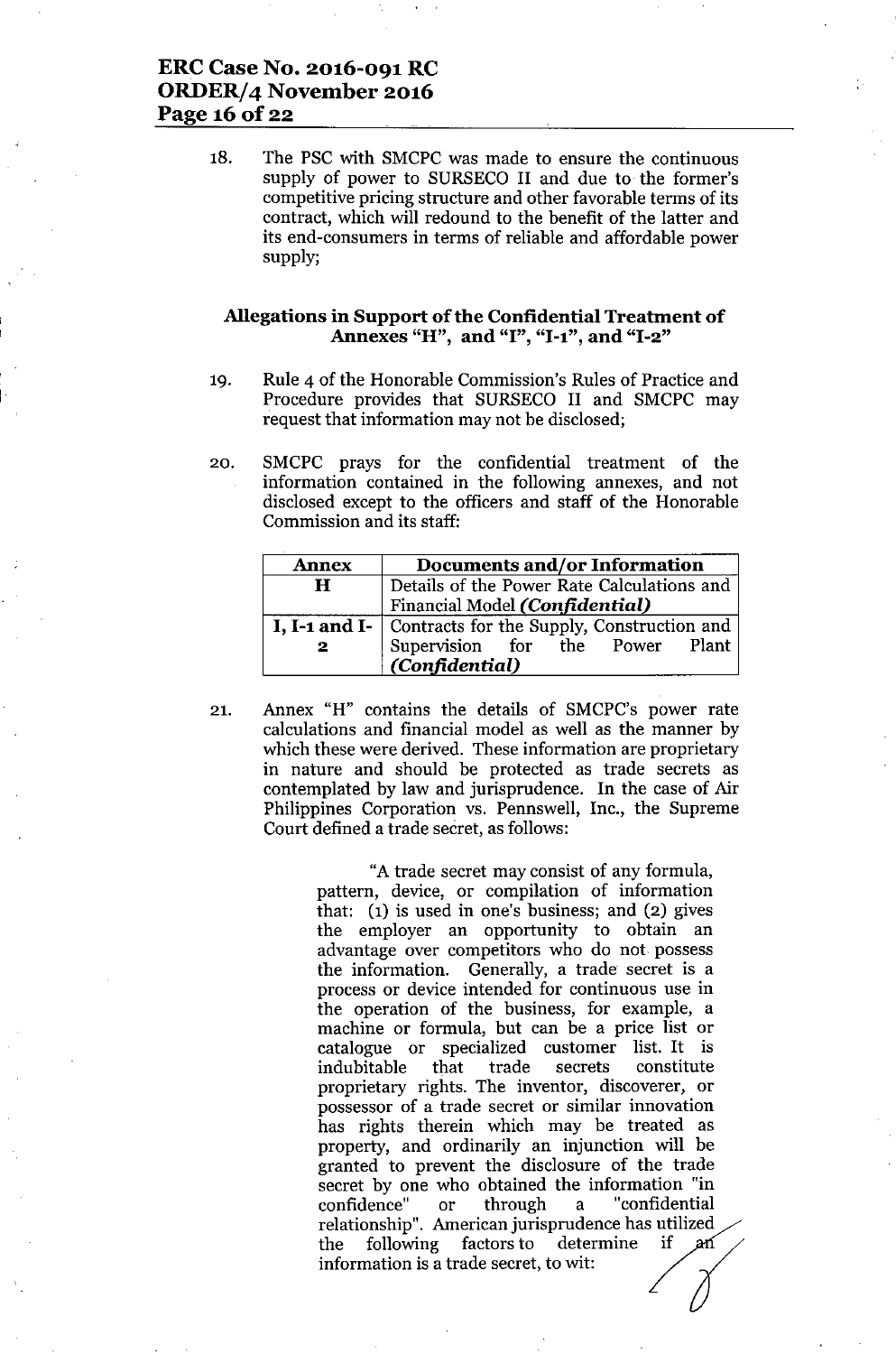- (1) the extent to which the information is known outside of the employer's business;
- (2) the extent to which the information is known by employees and others involved in the business;
- (3) the extent of measures taken by the employer to guard the secrecy of the information;
- (4) the value of the information to the employer and to competitors;
- (5) the amount of effort or money expended by the company in developing the information; and
- (6) the extent to which the information could be easily or readily obtained through an independent source." *(citations omitted, emphasis supplied)*
- 22. The interest of the consuming public is sufficiently protected by the review and evaluation of the rates under the PSC by the Honorable Commission, without the need to disclose the contents of Annex "H". The reasonableness and transparency of the prices of electricity is to be assured by the Honorable Commission through its own review and verification of SMCPC's operating costs and expenses;
- 23. More importantly, SMCPC's competitors, should they obtain the information in Annex "H", will gain undue advantage thereon and have the opportunity to use the same in their operations. The negotiating power of SMCPC with parties it plans to contract with or who it is currently doing business with, will clearly be thwarted if it is compelled to disclose such information;
- 24. Further, Annexes "I", "I-I", and "1-2" pertain to the Supply, Construction, and Supervision Contracts, respectively, for the Power Plant. These contracts have counter-parties who are not parties to the Joint Application. They contain highly technical designs, drawings and other information which are the intellectual property and trade secrets of the counterparties, and therefore should not be disclosed to the public. SURSECO II and SMCPC, likewise, pray for the confidential treatment of Annexes "I", "1-1", and "1-2", under the same, premises above; and
- 25. Accordingly, SURSECO II and SMCPC submit one (1) copy each of Annexes "H", "I", "I-1", and "I-2", in a sealed envelope, with the said envelope and each page of the documents and/or information stamped with the word "Confidential". documents and/or information stamped with the word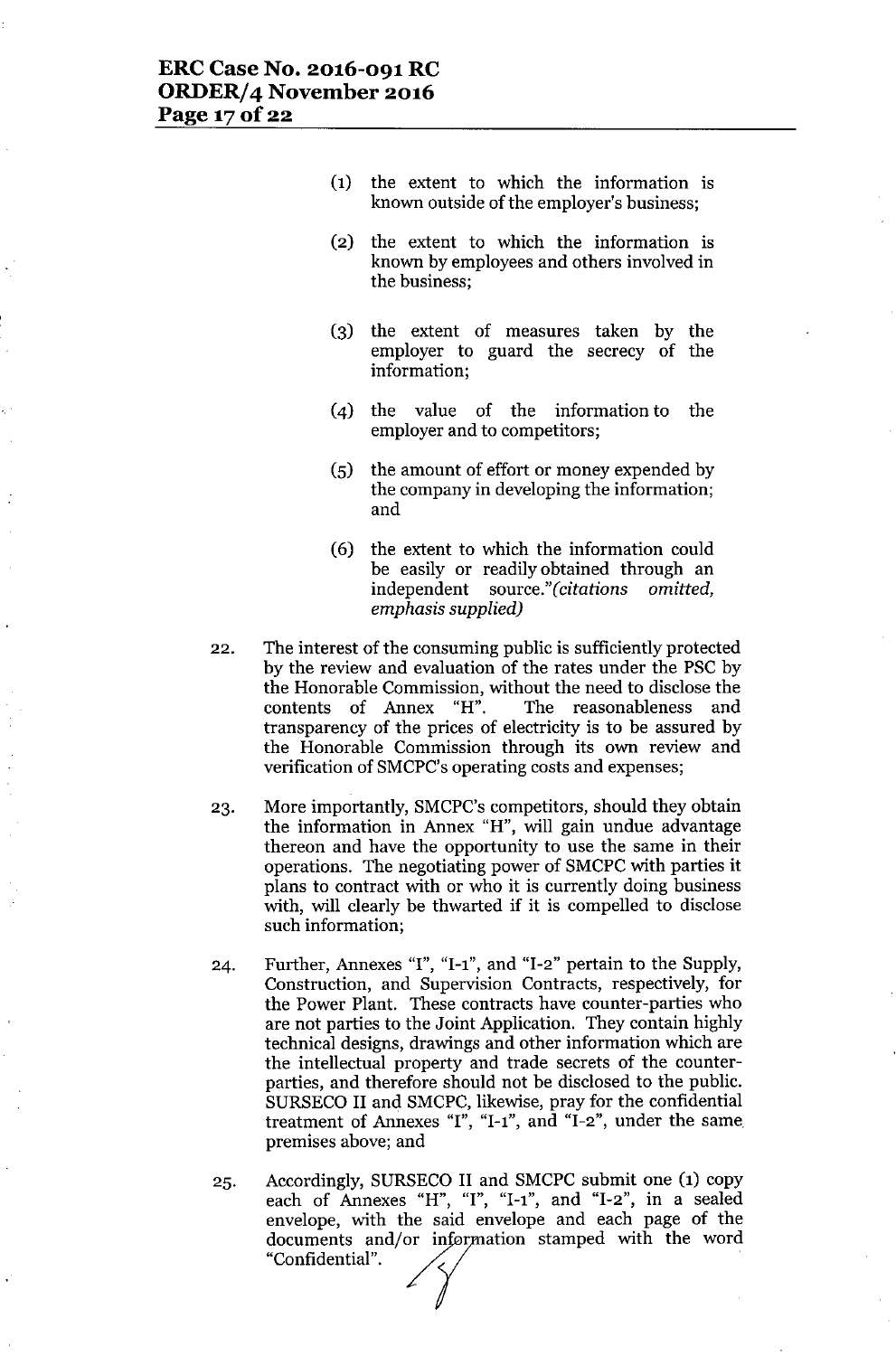### Prayer

WHEREFORE, the foregoing premises considered, the Joint Applicants Surigao del Sur II Electric Cooperative, Incorporated (SURSECO II) and San Miguel Consolidated Power Corporation (SMCPC) most respectfully pray that after due notice and hearing, the Honorable Commission:

- 1. ISSUE an Order treating Annexes "H", "I", "1-1", and "I-2", and all the information contained therein as confidential, directing their non-disclosure to persons other than the officers and staff of the Honorable Commission, continuously protecting the said information from public disclosure by maintaining the same separate and apart from the records of the case, and ensuring that these are not divulged to unauthorized persons, pursuant to Rule 4 of its Rules of Practice and Procedure; and
- 2. ISSUEa Decision approving the Joint Application and the PSC between SURSECO II and SMCPC, and authorizing SURSECO II to charge and collect the fees therein from its member-consumers.

Other reliefs just and equitable under the premises are, likewise, prayed for.

Finding the said Application to be sufficient in form and substance with the required fees having been paid, the same is hereby set for determination of compliance with the jurisdictional requirements, Expository Presentation, Pre-trial Conference, and presentation of evidence on 28 November 2016 (Monday) at nine o'clock in the morning (9:00 A.M.) at SURSECO II 's Principal Office, Tandag City, Surigao del Sur.

SURSECO II and SMCPC are hereby directed to cause the publication of the attached Notice of Public Hearing in two (2) newspapers of nationwide circulation in the Philippines at its own expense, twice (2X) within two (2) successive weeks, the dates of publication not being less than seven (7) days apart, with the date of last publication made not later than ten (10) days before the date of the scheduled initial hearing. It is also directed to inform the consumers within its franchise area, by any other means available and appropriate, of the filing of the instant Application, its reasons therefor, and of the scheduled hearing thereon.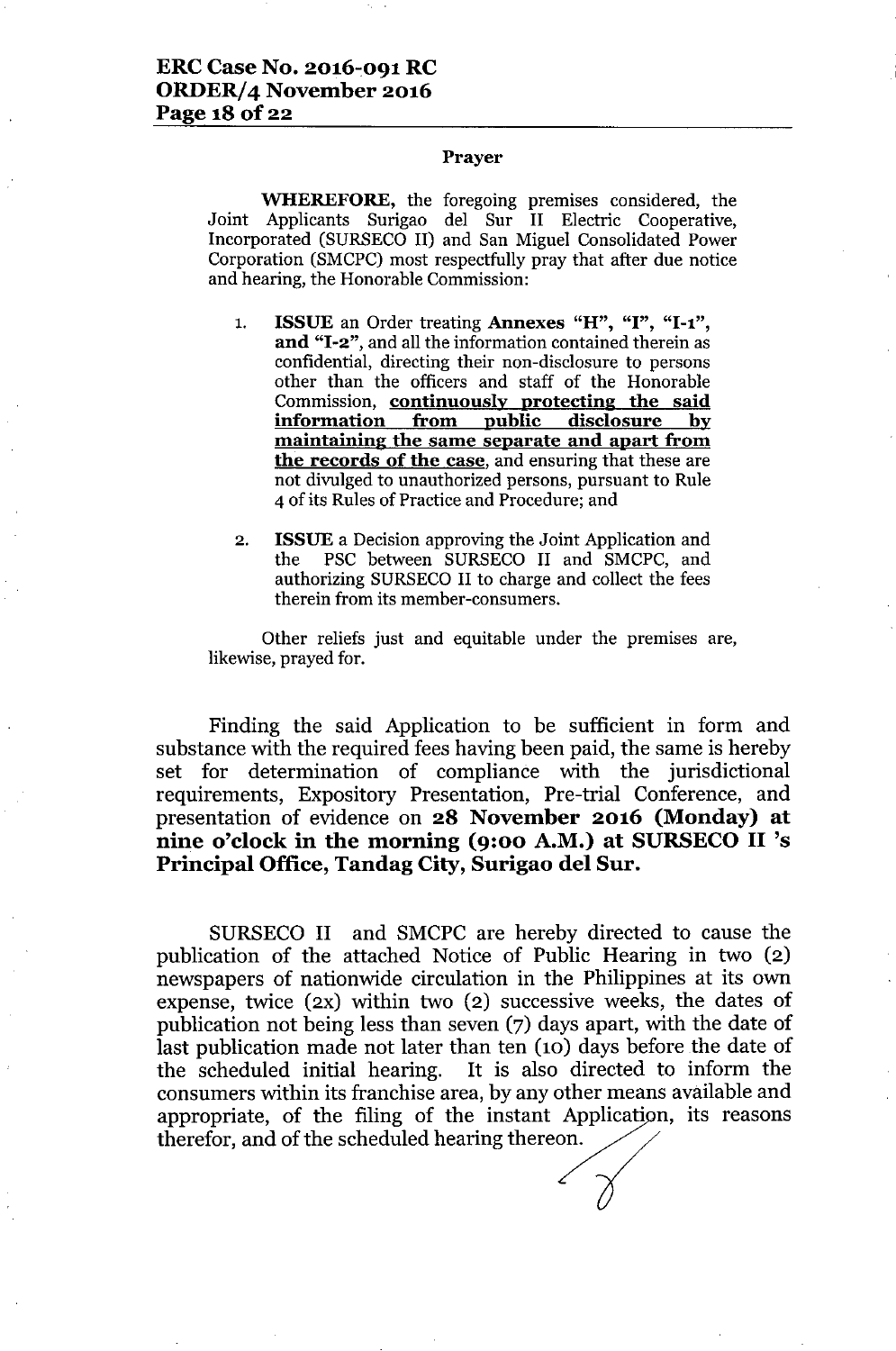Let copies of the Application, this Order, and the attached Notice of Public Hearing be furnished the Office of the Solicitor General (OSG), the Commission on Audit (COA), and the Committees on Energy of both Houses of Congress. They are hereby requested, if they so desire, to send their duly authorized representatives at the scheduled hearing.

Likewise, let copies of this Order and the attached Notice of Public Hearing be furnished the Offices of the Provincial Governor, City and Municipal Mayors, and the Local Government Unit (LGU) Legislative Bodies within SURSECO II's franchise area for the appropriate posting thereof on their respective bulletin boards.

SURSECO II and SMCPC are hereby directed to furnish all those making requests therefor with copies of the Application and its attachments, subject to reimbursement of reasonable photocopying costs.

On the date of the initial hearing and Pre-trial Conference, SURSECO II and SMCPC must submit to the Commission their written Compliance with the jurisdictional requirements attaching therewith, methodically arranged and duly marked, the evidence of the actual posting and publication of the Notice of Public Hearing consisting of certifications issued to that effect, signed by the aforementioned Governor, Mayors, and LGU Legislative Bodies or their duly authorized representatives, bearing the seals of their offices, and the affidavits of the Editors or Business Managers of the newspapers where said Notice of Public Hearing were published together with the complete issues of the said newspapers, and such other proofs of compliance with the requirements of the Commission.

SURSECO II, SMCPC, and all interested parties are directed to submit, at least five (5) days before the date of initial hearing and Pretrial Conference, their respective Pre-Trial Briefs containing, among others:

- (a) A summary of admitted facts and proposed stipulation of facts;
- (b) The issues to be tried or resolved;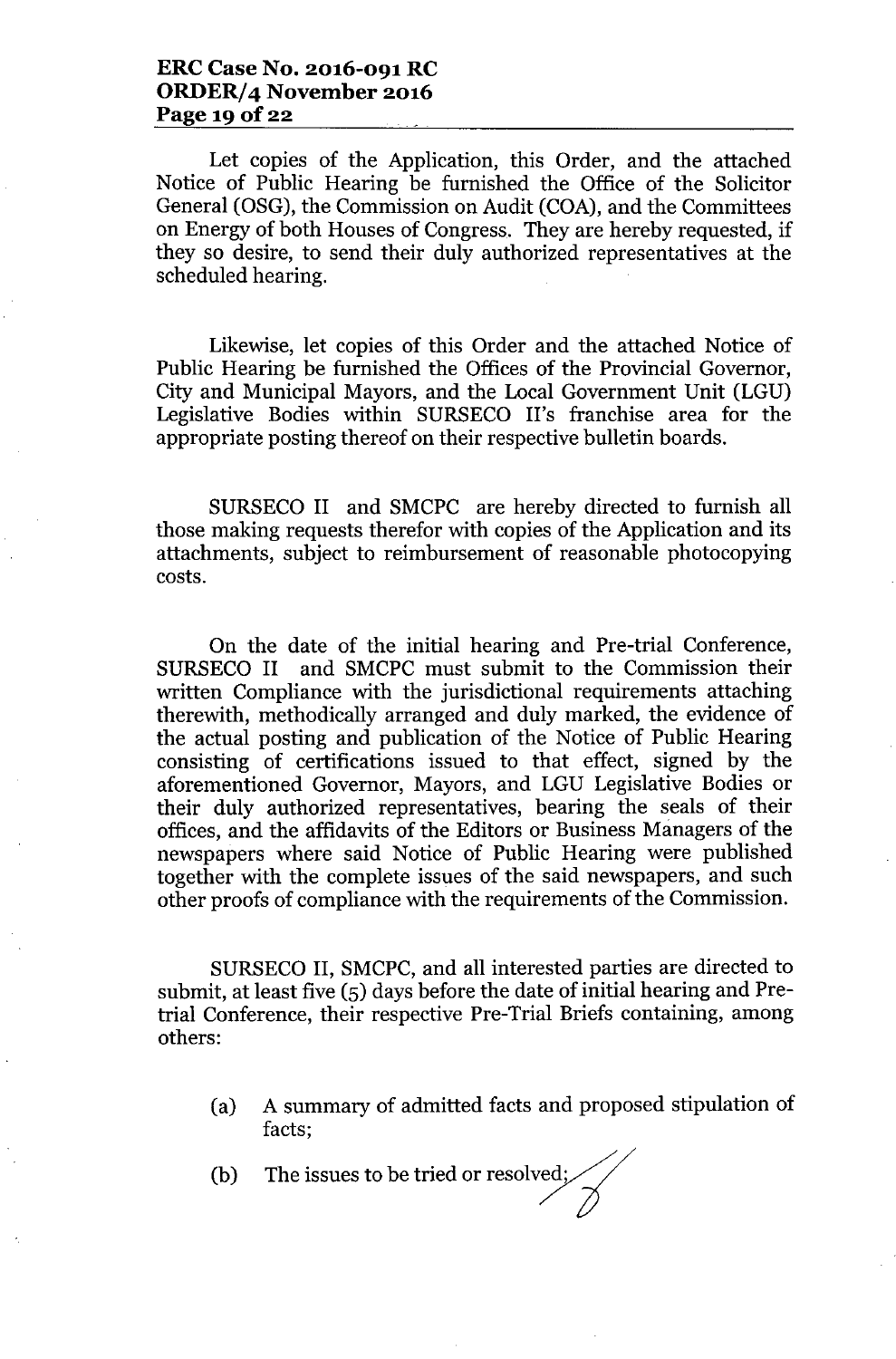- (c) The documents or exhibits to be presented, stating the purposes thereof and proposed markings therefore; and
- (d) The number and names of the witnesses, with their written testimonies in an individual affidavit form, to be attached to the Pre-Trial Brief.

Failure of SURSECO II and SMCPC to submit the required Pre-Trial Brief and Judicial Affidavits of their witnesses within the prescribed period shall be a ground for cancellation of the scheduled hearing, and the resetting of which shall be six (6) months from said date of cancellation.

As part of the Pre-trial Conference, SURSECO II and SMCPC must also be prepared to make an Expository Presentation of their Application, aided by whatever communication medium that they may deem appropriate for the purpose, in order to put in plain words and explain, for the benefit of the consumers and other concerned parties, what the Application is all about and the reasons and justifications being cited in support thereof.

### SO ORDERED.

Pasig City, 4 November 2016.

FOR AND BY AUTHORITY OF THE COMMISSION:

**U**<br>**U C**<br>The of the Chairman K-2016-004-0C-05805

 $\frac{1}{2000}$ *Chairman and CEO* 

*1fIIr--7 LS:~RC/ARG/NJM/ord.2016-091* RC-surseco *II-smcpc/psc/IO*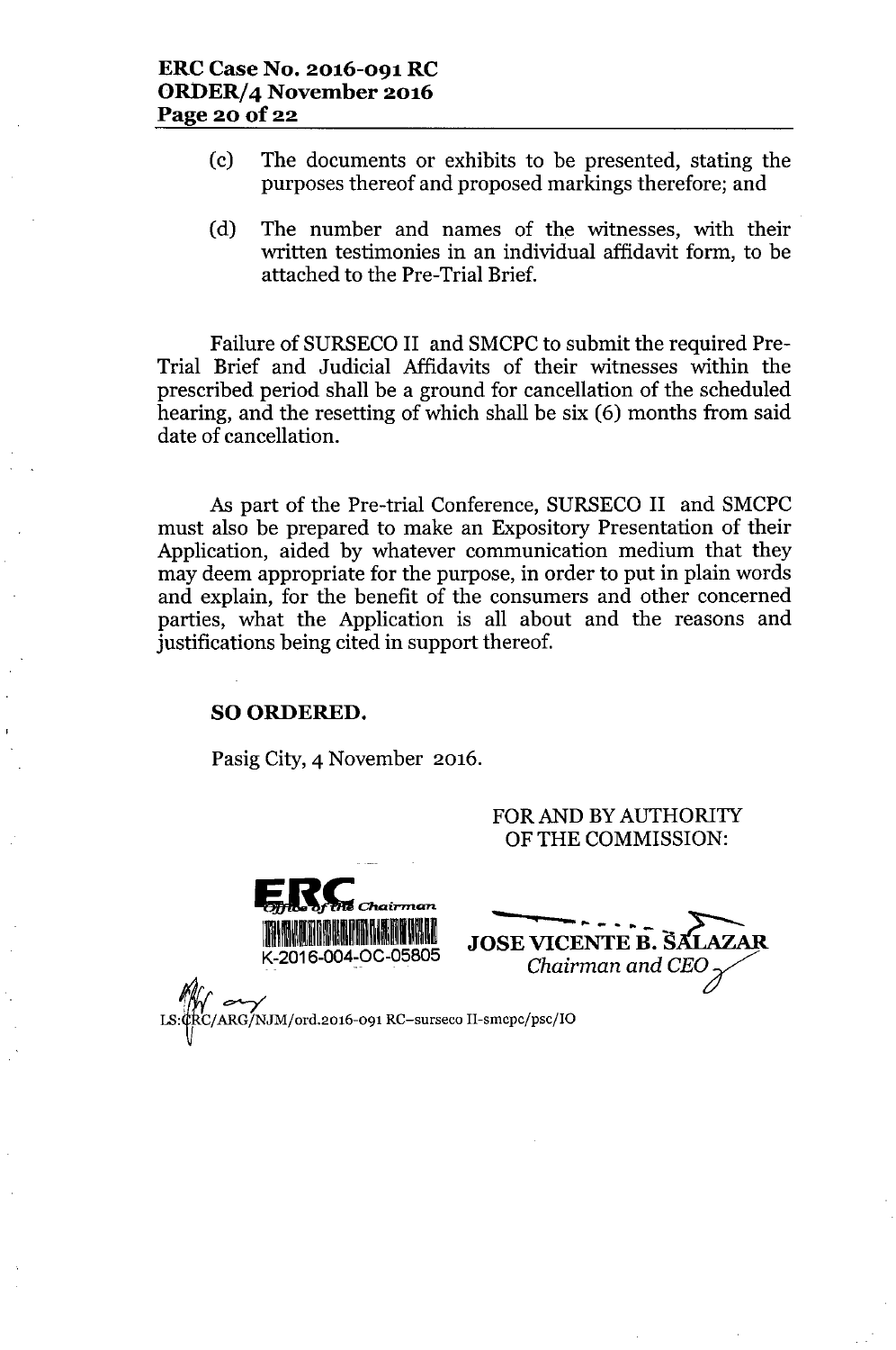Copy Furnished:

-'

- 1. ATTY. EDMON B. EVANGELISTA *Counsel for SURSECO II* Suite 707, 7'h Floor, OMM-CITRA Building San Miguel Avenue, Ortigas Center Pasig City 1605
- 2. ATTY. JUPITER M. CABAGUIO/ATTY. AVELINO G. CEDO III Counsel for SMCPC 23RD Floor, San Miguel Properties Centre NO.7 St. Francis Street, Mandaluyong City
- 3. SURIGAO DEL SUR II Electric Cooperative, Inc. (SURSECO II) Tandag City, Surigao del Sur
- 4. Office of the Solicitor General (OSG) 134 Amorsolo Street, Legaspi Village, City of Makati 1229
- 5. Commission on Audit (COA) Commonwealth Avenue, Quezon City 1121
- 6. Senate Committee on Energy GSIS Building, Roxas Boulevard, Pasay City 1300
- 7. House of Representatives Committee on Energy Batasan Hills, Quezon City 1126
- 8. Office of the Provincial Governor Province of Surigao del Sur
- 9. Office of the Sangguniang Panlalawigan Province of Surigao del Sur
- 10.Office of the City Mayor Tandag City, Surigao del Sur
- 11. Office of the Sangguniang Panglungsod Tandag City, Surigao del Sur
- 12. Office of the Municipal Mayor Bayabas, Surigao del Sur
- 13. Office of the Sangguniang Bayan Bayabas, Surigao del Sur
- 14. Office of the Municipal Mayor Cagwait, Surigao del Sur
- 15.Office of the Sangguniang Bayan Cagwait, Surigao del Sur
- 16. Office of the Municipal Mayor Cantilan, Surigao del Sur
- 17. Office of the Sangguniang Bayan **Office of the Municipal Mayor**<br>Cantilan, Surigao del Sur<br>**Office of the Sangguniang Bayan**<br>Cantilan, Surigao del Sur